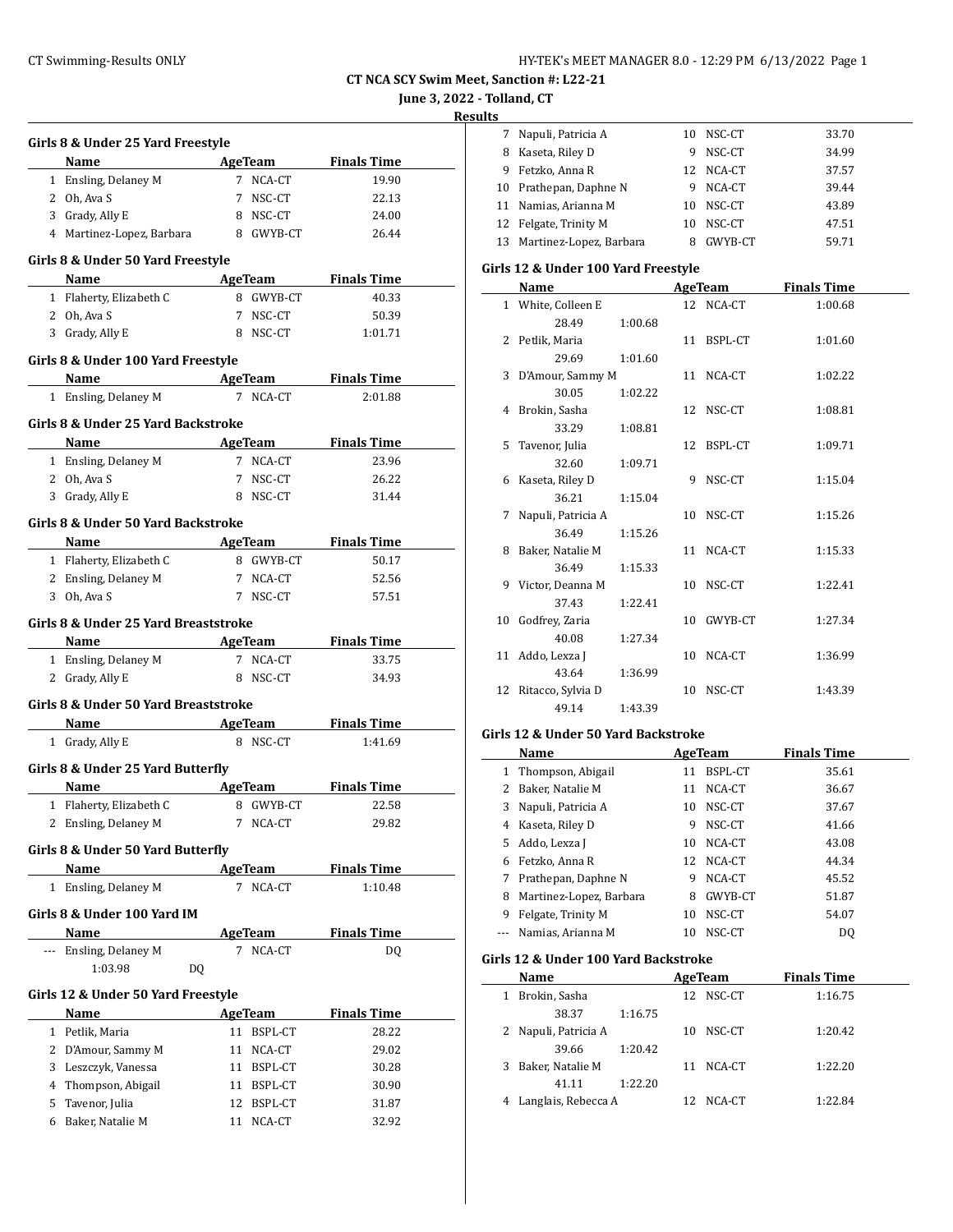| HY-TEK's MEET MANAGER 8.0 - 12:29 PM 6/13/2022 Page 2 |  |  |  |
|-------------------------------------------------------|--|--|--|
|-------------------------------------------------------|--|--|--|

**June 3, 2022 - Tolland, CT**

**Results**

|  |  |  | (Girls 12 & Under 100 Yard Backstroke) |
|--|--|--|----------------------------------------|
|--|--|--|----------------------------------------|

|   | <b>Name</b>         | AgeTeam |    |         | <b>Finals Time</b> |  |  |
|---|---------------------|---------|----|---------|--------------------|--|--|
|   | 5 Kaseta, Riley D   |         | 9  | NSC-CT  | 1:27.17            |  |  |
|   | 42.41               | 1:27.17 |    |         |                    |  |  |
| 6 | Prathepan, Daphne N |         | 9  | NCA-CT  | 1:32.96            |  |  |
|   | 44.61               | 1:32.96 |    |         |                    |  |  |
| 7 | Addo, Lexza J       |         | 10 | NCA-CT  | 1:34.11            |  |  |
|   | 45.44               | 1:34.11 |    |         |                    |  |  |
| 8 | Victor, Deanna M    |         | 10 | NSC-CT  | 1:37.06            |  |  |
|   | 45.77               | 1:37.06 |    |         |                    |  |  |
| 9 | Godfrey, Zaria      |         | 10 | GWYB-CT | 1:39.93            |  |  |
|   | 48.36               | 1:39.93 |    |         |                    |  |  |

#### **Girls 12 & Under 50 Yard Breaststroke**

| <b>Name</b>           | AgeTeam |            | <b>Finals Time</b> |
|-----------------------|---------|------------|--------------------|
| 1 D'Amour, Sammy M    | 11      | NCA-CT     | 36.18              |
| 2 White, Colleen E    |         | 12 NCA-CT  | 36.81              |
| 3 Tavenor, Julia      |         | 12 BSPL-CT | 39.34              |
| 4 Petlik, Maria       | 11      | BSPL-CT    | 39.89              |
| 5 Langlais, Rebecca A |         | 12 NCA-CT  | 45.26              |
| 6 Prathepan, Daphne N |         | NCA-CT     | 50.71              |
| Ritacco, Sylvia D     | 10      | NSC-CT     | 1:01.95            |

### **Girls 12 & Under 100 Yard Breaststroke**

|              | Name                |         |    | AgeTeam   | <b>Finals Time</b> |
|--------------|---------------------|---------|----|-----------|--------------------|
| $\mathbf{1}$ | D'Amour, Sammy M    |         |    | 11 NCA-CT | 1:17.79            |
|              | 37.18               | 1:17.79 |    |           |                    |
| 2            | Leszczyk, Vanessa   |         | 11 | BSPL-CT   | 1:22.63            |
|              | 8.70                | 1:22.63 |    |           |                    |
| 3            | Petlik, Maria       |         | 11 | BSPL-CT   | 1:28.85            |
|              | 41.86               | 1:28.85 |    |           |                    |
| 4            | Tavenor, Julia      |         | 12 | BSPL-CT   | 1:30.08            |
|              | 41.46               | 1:30.08 |    |           |                    |
| 5.           | Brokin, Sasha       |         |    | 12 NSC-CT | 1:36.43            |
|              | 45.05               | 1:36.43 |    |           |                    |
| 6            | Fetzko, Anna R      |         |    | 12 NCA-CT | 1:48.26            |
|              | 48.11               | 1:48.26 |    |           |                    |
| 7            | Prathepan, Daphne N |         | 9  | NCA-CT    | 1:55.02            |
|              | 54.03               | 1:55.02 |    |           |                    |
| 8            | Namias, Arianna M   |         | 10 | NSC-CT    | 1:58.02            |
|              | 54.46               | 1:58.02 |    |           |                    |

#### **Girls 12 & Under 200 Yard Breaststroke**

| <b>Name</b>                        |         | AgeTeam   | <b>Finals Time</b> |  |  |  |  |
|------------------------------------|---------|-----------|--------------------|--|--|--|--|
| 1 D'Amour, Sammy M                 |         | 11 NCA-CT | 2:51.11            |  |  |  |  |
| 39.69                              | 1:23.49 | 2:07.62   | 2:51.11            |  |  |  |  |
| Girls 12 & Under 50 Yard Butterfly |         |           |                    |  |  |  |  |

|    | Name                |    | AgeTeam   | <b>Finals Time</b> |  |
|----|---------------------|----|-----------|--------------------|--|
|    | 1 D'Amour, Sammy M  | 11 | NCA-CT    | 32.27              |  |
|    | 2 Petlik, Maria     | 11 | BSPL-CT   | 32.51              |  |
| 3  | Brokin, Sasha       |    | 12 NSC-CT | 34.09              |  |
| 4  | Baker, Natalie M    | 11 | NCA-CT    | 36.81              |  |
| 5. | Victor, Deanna M    |    | 10 NSC-CT | 39.71              |  |
| 6  | Prathepan, Daphne N | 9  | NCA-CT    | 46.91              |  |
|    | Addo, Lexza J       | 10 | NCA-CT    | 47.32              |  |
| 8  | Ritacco, Sylvia D   | 10 | NSC-CT    | 58.57              |  |

| Girls 12 & Under 100 Yard Butterfly |                   |         |    |           |                    |  |  |  |
|-------------------------------------|-------------------|---------|----|-----------|--------------------|--|--|--|
| Name                                |                   |         |    | AgeTeam   | <b>Finals Time</b> |  |  |  |
| 1                                   | White, Colleen E  |         |    | 12 NCA-CT | 1:07.30            |  |  |  |
|                                     | 31.41             | 1:07.30 |    |           |                    |  |  |  |
| 2                                   | Petlik, Maria     |         | 11 | BSPL-CT   | 1:15.18            |  |  |  |
|                                     | 35.50             | 1:15.18 |    |           |                    |  |  |  |
| 3                                   | Thompson, Abigail |         | 11 | BSPL-CT   | 1:18.77            |  |  |  |
|                                     | 37.52             | 1:18.77 |    |           |                    |  |  |  |
| 4                                   | Brokin, Sasha     |         |    | 12 NSC-CT | 1:22.50            |  |  |  |
|                                     | 37.03             | 1:22.50 |    |           |                    |  |  |  |
| 5.                                  | Leszczyk, Vanessa |         | 11 | BSPL-CT   | 1:28.10            |  |  |  |
|                                     | 40.41             | 1:28.10 |    |           |                    |  |  |  |
| 6                                   | Tavenor, Julia    |         | 12 | BSPL-CT   | 1:30.93            |  |  |  |
|                                     | 40.62             | 1:30.93 |    |           |                    |  |  |  |

### **Girls 12 & Under 200 Yard Butterfly**

| Name               |         | AgeTeam   | <b>Finals Time</b> |  |
|--------------------|---------|-----------|--------------------|--|
| 1 Baker, Natalie M |         | 11 NCA-CT | 3:16.77            |  |
| 44.72              | 1:35.73 | 2:30.22   | 3:16.77            |  |

# **Girls 12 & Under 100 Yard IM**

|   | Name                  |         |    | <b>AgeTeam</b> | <b>Finals Time</b> |  |
|---|-----------------------|---------|----|----------------|--------------------|--|
|   | 1 White, Colleen E    |         |    | 12 NCA-CT      | 1:10.24            |  |
|   | 32.42                 | 1:10.24 |    |                |                    |  |
|   | 2 Petlik, Maria       |         | 11 | BSPL-CT        | 1:13.74            |  |
|   | 33.03                 | 1:13.74 |    |                |                    |  |
| 3 | Tavenor, Julia        |         | 12 | BSPL-CT        | 1:21.52            |  |
|   | 38.99                 | 1:21.52 |    |                |                    |  |
| 4 | Napuli, Patricia A    |         | 10 | NSC-CT         | 1:26.20            |  |
|   | 40.91                 | 1:26.20 |    |                |                    |  |
|   | 5 Langlais, Rebecca A |         |    | 12 NCA-CT      | 1:31.43            |  |
|   | 43.11                 | 1:31.43 |    |                |                    |  |
| 6 | Prathepan, Daphne N   |         | 9  | NCA-CT         | 1:41.28            |  |
|   | 48.15                 | 1:41.28 |    |                |                    |  |
| 7 | Godfrey, Zaria        |         | 10 | GWYB-CT        | 1:41.56            |  |
|   | Kaseta, Riley D       |         | 9  | NSC-CT         | DQ                 |  |
|   | 40.96                 | DO      |    |                |                    |  |

#### **Girls 12 & Under 200 Yard IM**

|    | Name              |         | <b>AgeTeam</b> |         | <b>Finals Time</b> |
|----|-------------------|---------|----------------|---------|--------------------|
| 1  | White, Colleen E  |         | 12 NCA-CT      |         | 2:27.67            |
|    | 32.19             | 1:11.29 | 1:54.04        | 2:27.67 |                    |
| 2  | D'Amour, Sammy M  |         | 11 NCA-CT      |         | 2:35.60            |
|    | 34.13             | 1:16.42 | 2:00.16        | 2:35.60 |                    |
| 3  | Petlik, Maria     |         | 11 BSPL-CT     |         | 2:39.50            |
|    | 36.58             | 1:19.26 | 2:07.48        | 2:39.50 |                    |
| 4  | Thompson, Abigail |         | 11 BSPL-CT     |         | 2:44.06            |
|    | 36.93             | 1:19.14 | 2:06.68        | 2:44.06 |                    |
| 5. | Leszczyk, Vanessa |         | 11 BSPL-CT     |         | 2:48.76            |
|    | 39.30             | 1:24.28 | 2:09.75        | 2:48.76 |                    |
| 6  | Brokin, Sasha     |         | 12 NSC-CT      |         | 2:57.56            |
|    | 37.65             | 1:21.83 | 2:18.46        | 2:57.56 |                    |
| 7  | Tavenor, Julia    |         | 12 BSPL-CT     |         | 2:59.18            |
|    | 39.22             | 1:26.93 | 2:17.38        | 2:59.18 |                    |
| 8  | Baker, Natalie M  |         | 11 NCA-CT      |         | 3:02.72            |
|    | 41.15             | 2:24.12 | 3:02.72        |         |                    |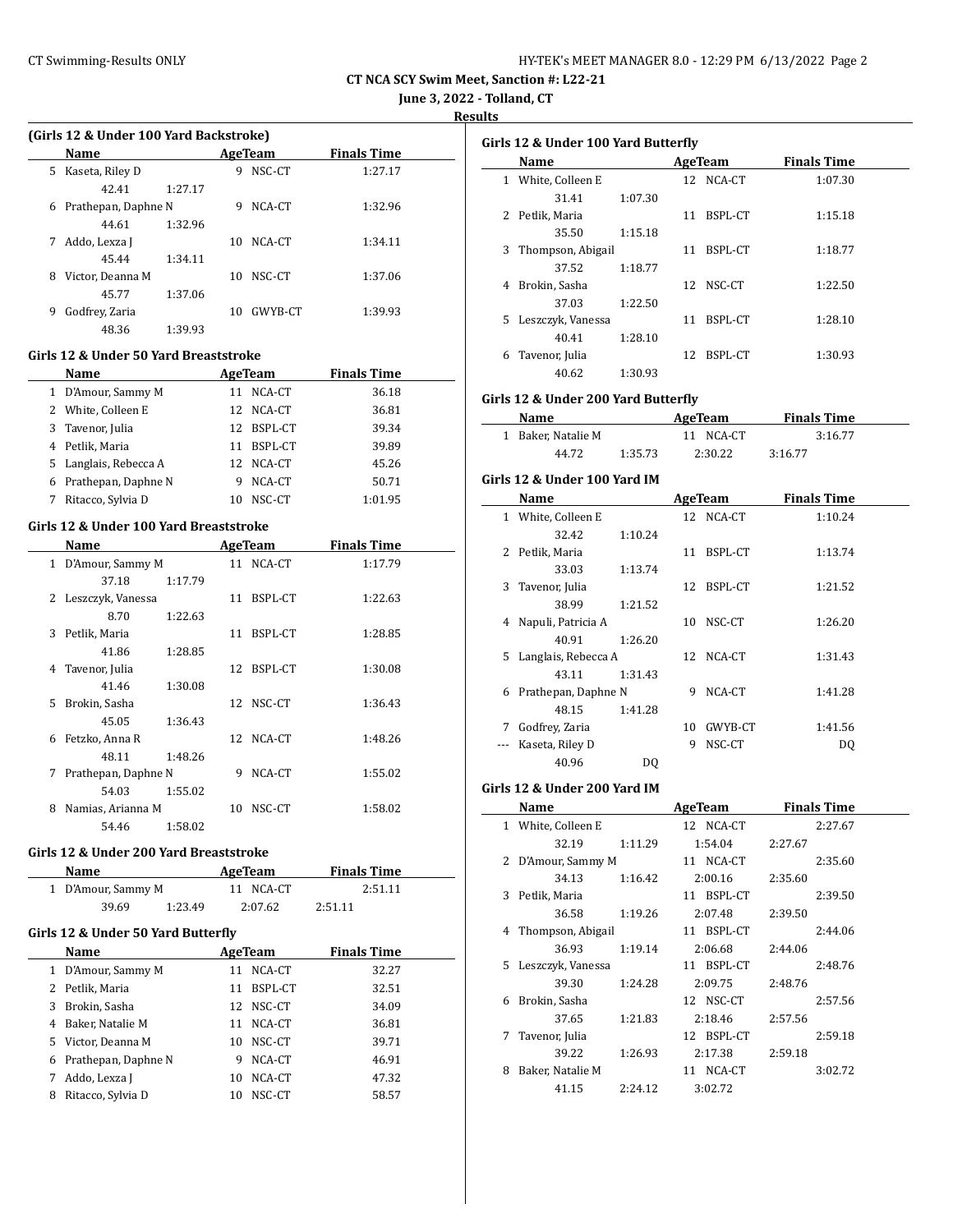| HY-TEK's MEET MANAGER 8.0 - 12:29 PM 6/13/2022 Page 3 |  |  |
|-------------------------------------------------------|--|--|
|-------------------------------------------------------|--|--|

**June 3, 2022 - Tolland, CT**

**Results**

|       | Girls 12 & Under 200 Yard Freestyle Relay |       |                         |                    |  |  |  |
|-------|-------------------------------------------|-------|-------------------------|--------------------|--|--|--|
|       | Team                                      |       | Relay                   | <b>Finals Time</b> |  |  |  |
| $1\,$ | BSPL-CT                                   |       | A                       | 2:03.76            |  |  |  |
|       | 1) Tavenor, Julia 12                      |       | 2) Leszczyk, Vanessa 11 |                    |  |  |  |
|       | 3) Thompson, Abigail 11                   |       | 4) Petlik, Maria 11     |                    |  |  |  |
|       | 33.69<br>1:04.45                          |       | 1:35.36                 | 2:03.76            |  |  |  |
|       | Girls 13 & Over 50 Yard Freestyle         |       |                         |                    |  |  |  |
|       | Name                                      |       | <b>AgeTeam</b>          | <b>Finals Time</b> |  |  |  |
|       | 1 Anderson, Riley E                       |       | 14 NCA-CT               | 24.30              |  |  |  |
|       | 2 Uricchio, Jasmine L                     |       | 17 NCA-CT               | 27.31              |  |  |  |
|       | 3 Dobruna, Dorina                         |       | 14 GWYB-CT              | 28.80              |  |  |  |
|       | 4 Thompson, Morgan                        |       | 14 BSPL-CT              | 29.04              |  |  |  |
| 5     | Smallwood, Davinity E                     |       | 18 GWYB-CT              | 29.21              |  |  |  |
|       | 6 Tacuri-Sanchez, Celia                   |       | 13 BSPL-CT              | 29.45              |  |  |  |
|       | 7 Patrick, Jahnii                         |       | 13 GWYB-CT              | 29.46              |  |  |  |
| 8     | Remiszewski, Gabby N                      |       | 13 NSC-CT               | 29.49              |  |  |  |
|       | 9 Vogel, Evelyn V                         |       | 13 NCA-CT               | 30.82              |  |  |  |
|       | 10 Napuli, Sophia                         |       | 16 NSC-CT               | 31.16              |  |  |  |
|       | 11 Anderson, Abby R                       |       | 13 NSC-CT               | 31.29              |  |  |  |
|       | 12 Hammond, Jodie E                       |       | 17 NSC-CT               | 32.05              |  |  |  |
|       | 13 Zeng, Grace H                          |       | 14 NCA-CT               | 32.44              |  |  |  |
|       | 14 Daliga, Amelia                         |       | 13 BSPL-CT              | 35.40              |  |  |  |
|       | 15 Kronen, Holly                          |       | 13 BSPL-CT              | 35.88              |  |  |  |
|       | 16 Dunn, Megan S                          | 13    | NSC-CT                  | 45.20              |  |  |  |
|       |                                           |       |                         |                    |  |  |  |
|       | Girls 13 & Over 100 Yard Freestyle        |       |                         |                    |  |  |  |
|       | Name                                      |       | AgeTeam                 | <b>Finals Time</b> |  |  |  |
|       | 1 Anderson, Riley E                       |       | 14 NCA-CT               | 55.12              |  |  |  |
|       | 26.06                                     | 55.12 |                         |                    |  |  |  |
| 2     | Uricchio, Jasmine L                       | 17    | NCA-CT                  | 58.51              |  |  |  |
|       | 28.21                                     | 58.51 |                         |                    |  |  |  |
| 3     | Motisi, Grace S                           |       | 18 NCA-CT               | 59.88              |  |  |  |
|       | 28.98                                     | 59.88 |                         |                    |  |  |  |
| 4     | Roney, Sara F                             | 17    | NCA-CT                  | 1:02.84            |  |  |  |
|       | 29.83<br>1:02.84                          |       |                         |                    |  |  |  |
| 5     | Holleran, Katelyn                         |       | 16 BSPL-CT              | 1:03.29            |  |  |  |
|       | 1:03.29<br>30.21                          |       |                         |                    |  |  |  |
| 6     | Thompson, Morgan                          | 14    | BSPL-CT                 | 1:04.05            |  |  |  |
|       | 30.55<br>1:04.05                          |       |                         |                    |  |  |  |
| 7     | Tacuri-Sanchez, Celia                     |       | 13 BSPL-CT              | 1:04.20            |  |  |  |
|       | 30.86<br>1:04.20                          |       |                         |                    |  |  |  |
| 8     | Kiernan, Emily                            | 17    | GWYB-CT                 | 1:05.08            |  |  |  |
|       | 30.57<br>1:05.08                          |       |                         |                    |  |  |  |
| 9     | Pikiell, Madison E                        | 16    | BSPL-CT                 | 1:05.24            |  |  |  |
|       | 31.48<br>1:05.24                          |       |                         |                    |  |  |  |
| 10    | Remiszewski, Julia                        | 17    | NSC-CT                  | 1:06.55            |  |  |  |
|       | 32.05<br>1:06.55                          |       |                         |                    |  |  |  |
| 11    | Anderson, Abby R                          | 13    | NSC-CT                  | 1:06.84            |  |  |  |
| 12    | Remiszewski, Gabby N                      | 13    | NSC-CT                  | 1:09.73            |  |  |  |
|       | 33.27<br>1:09.73                          |       |                         |                    |  |  |  |
| 13    | Reddy, Sarayu                             | 13    | BSPL-CT                 | 1:13.76            |  |  |  |
|       | 35.09<br>1:13.76                          |       |                         |                    |  |  |  |

| Girls 13 & Over 200 Yard Freestyle |                                     |                          |  |                            |         |                    |  |
|------------------------------------|-------------------------------------|--------------------------|--|----------------------------|---------|--------------------|--|
|                                    | Name                                | <b>Example 2</b> AgeTeam |  |                            |         | <b>Finals Time</b> |  |
|                                    | 1 Anderson, Riley E                 |                          |  | 14 NCA-CT                  |         | 2:00.41            |  |
|                                    | 27.33 57.60 1:28.99                 |                          |  |                            | 2:00.41 |                    |  |
|                                    | 2 Wojnarowski, Emma H 18 NCA-CT     |                          |  |                            |         | 2:10.62            |  |
|                                    | 29.67                               | 1:02.44 1:36.16          |  |                            | 2:10.62 |                    |  |
|                                    | 3 Smallwood, Davinity E 18 GWYB-CT  |                          |  |                            |         | 2:17.81            |  |
|                                    | 31.59                               | 1:06.42                  |  | 1:42.20                    | 2:17.81 |                    |  |
|                                    | 4 Remiszewski, Julia                |                          |  | 17 NSC-CT                  |         | 2:19.74            |  |
|                                    | 32.71                               | 1:09.06                  |  | 1:44.75                    | 2:19.74 |                    |  |
|                                    | 5 Tacuri-Sanchez, Celia             |                          |  | 13 BSPL-CT                 |         | 2:20.73            |  |
|                                    | 32.48                               | 1:07.68 2:20.73          |  |                            |         |                    |  |
|                                    | 6 Dobruna, Dorina                   |                          |  | 14 GWYB-CT                 |         | 2:21.54            |  |
|                                    | 31.34                               | 1:07.14                  |  | 1:44.42                    | 2:21.54 |                    |  |
|                                    | 7 Remiszewski, Gabby N              |                          |  | 13 NSC-CT                  |         | 2:28.29            |  |
|                                    | 33.29                               | 1:12.52                  |  | 1:51.05                    | 2:28.29 |                    |  |
|                                    | 8 Anderson, Abby R                  |                          |  | 13 NSC-CT                  |         | 2:28.88            |  |
|                                    | 32.62                               | 1:10.97                  |  | 2:28.88                    |         |                    |  |
|                                    | 9 Patrick, Jahnii                   |                          |  | 13 GWYB-CT                 |         | 2:30.91            |  |
|                                    | 35.28                               | 1:14.44 1:54.05          |  |                            | 2:30.91 |                    |  |
|                                    | 10 Hammond, Jodie E                 |                          |  | 17 NSC-CT                  |         | 2:43.52            |  |
|                                    | 35.45                               | 1:16.63                  |  | 2:00.05                    | 2:43.52 |                    |  |
|                                    | 11 Daliga, Amelia                   |                          |  | 13 BSPL-CT                 |         | 2:50.05            |  |
|                                    | 12 Kronen, Holly                    |                          |  | 13 BSPL-CT                 |         | 2:52.87            |  |
|                                    | 37.75                               | 1:20.17 2:52.87          |  |                            |         |                    |  |
|                                    | Girls 13 & Over 100 Yard Backstroke |                          |  |                            |         |                    |  |
|                                    | Name                                |                          |  | <b>AgeTeam</b> Finals Time |         |                    |  |
|                                    | 1 Uricchio, Jasmine L               |                          |  | 17 NCA-CT                  |         | 1:07.33            |  |
|                                    | 33.01 1:07.33                       |                          |  |                            |         |                    |  |
|                                    | 2 Thompson, Morgan 14 BSPL-CT       |                          |  |                            |         | 1:09.79            |  |
|                                    | $2351$ 1.00.70                      |                          |  |                            |         |                    |  |

|       |                                                                                                                                                                                                                         |                                                                                     | 1:09.79                                                                                                                                                                   |
|-------|-------------------------------------------------------------------------------------------------------------------------------------------------------------------------------------------------------------------------|-------------------------------------------------------------------------------------|---------------------------------------------------------------------------------------------------------------------------------------------------------------------------|
|       |                                                                                                                                                                                                                         |                                                                                     |                                                                                                                                                                           |
|       |                                                                                                                                                                                                                         |                                                                                     |                                                                                                                                                                           |
|       |                                                                                                                                                                                                                         |                                                                                     | 1:11.27                                                                                                                                                                   |
| 35.37 | 1:11.27                                                                                                                                                                                                                 |                                                                                     |                                                                                                                                                                           |
|       |                                                                                                                                                                                                                         |                                                                                     | 1:11.80                                                                                                                                                                   |
| 34.88 | 1:11.80                                                                                                                                                                                                                 |                                                                                     |                                                                                                                                                                           |
|       |                                                                                                                                                                                                                         |                                                                                     | 1:12.55                                                                                                                                                                   |
| 35.31 | 1:12.55                                                                                                                                                                                                                 |                                                                                     |                                                                                                                                                                           |
|       |                                                                                                                                                                                                                         |                                                                                     | 1:12.95                                                                                                                                                                   |
| 35.87 | 1:12.95                                                                                                                                                                                                                 |                                                                                     |                                                                                                                                                                           |
|       |                                                                                                                                                                                                                         |                                                                                     | 1:13.85                                                                                                                                                                   |
| 36.75 | 1:13.85                                                                                                                                                                                                                 |                                                                                     |                                                                                                                                                                           |
|       |                                                                                                                                                                                                                         |                                                                                     | 1:16.39                                                                                                                                                                   |
| 36.55 | 1:16.39                                                                                                                                                                                                                 |                                                                                     |                                                                                                                                                                           |
|       |                                                                                                                                                                                                                         |                                                                                     | 1:16.46                                                                                                                                                                   |
| 37.69 | 1:16.46                                                                                                                                                                                                                 |                                                                                     |                                                                                                                                                                           |
|       |                                                                                                                                                                                                                         |                                                                                     | 1:19.61                                                                                                                                                                   |
| 39.34 | 1:19.61                                                                                                                                                                                                                 |                                                                                     |                                                                                                                                                                           |
|       |                                                                                                                                                                                                                         | 13                                                                                  | 1:24.00                                                                                                                                                                   |
| 41.04 | 1:24.00                                                                                                                                                                                                                 |                                                                                     |                                                                                                                                                                           |
|       |                                                                                                                                                                                                                         |                                                                                     | 1:24.99                                                                                                                                                                   |
| 40.95 | 1:24.99                                                                                                                                                                                                                 |                                                                                     |                                                                                                                                                                           |
|       |                                                                                                                                                                                                                         |                                                                                     | 1:33.34                                                                                                                                                                   |
| 45.51 | 1:33.34                                                                                                                                                                                                                 |                                                                                     |                                                                                                                                                                           |
|       |                                                                                                                                                                                                                         |                                                                                     | 1:52.84                                                                                                                                                                   |
| 53.83 | 1:52.84                                                                                                                                                                                                                 |                                                                                     |                                                                                                                                                                           |
|       | 33.54<br>4 Dobruna, Dorina<br>5 Remiszewski, Julia<br>6 Napuli, Sophia<br>8 Anderson, Abby R<br>Zeng, Grace H<br>10 Patrick, Jahnii<br>11 Daliga, Amelia<br>12 Hammond, Jodie E<br>13 Kronen, Holly<br>14 Dunn, Megan S | 2 Thompson, Morgan<br>1:09.79<br>3 Smallwood, Davinity E<br>7 Tacuri-Sanchez, Celia | 14 BSPL-CT<br>18 GWYB-CT<br>14 GWYB-CT<br>17 NSC-CT<br>16 NSC-CT<br>13 BSPL-CT<br>13 NSC-CT<br>14 NCA-CT<br>13 GWYB-CT<br>BSPL-CT<br>17 NSC-CT<br>13 BSPL-CT<br>13 NSC-CT |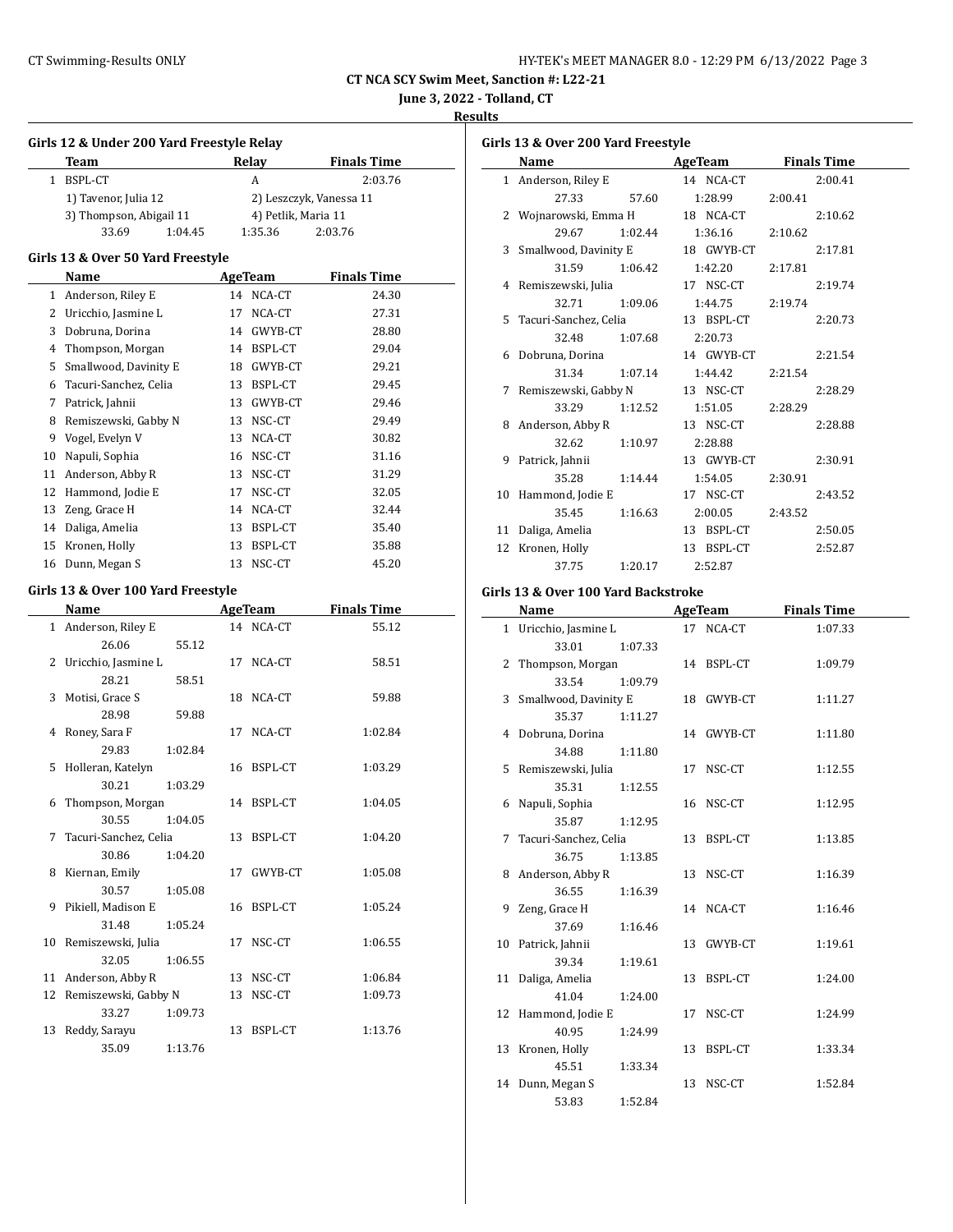**June 3, 2022 - Tolland, CT**

### **Results**

| Girls 13 & Over 200 Yard Backstroke |                                       |              |                    |  |  |  |  |
|-------------------------------------|---------------------------------------|--------------|--------------------|--|--|--|--|
|                                     | Name                                  | AgeTeam      | <b>Finals Time</b> |  |  |  |  |
| $\mathbf{1}$                        | Uricchio, Jasmine L                   | 17 NCA-CT    | 2:20.42            |  |  |  |  |
|                                     | 32.75<br>1:08.25                      | 1:44.54      | 2:20.42            |  |  |  |  |
| 2                                   | Thompson, Morgan                      | 14 BSPL-CT   | 2:31.84            |  |  |  |  |
|                                     | 35.49<br>1:13.58                      | 1:52.96      | 2:31.84            |  |  |  |  |
| 3                                   | Remiszewski, Julia                    | 17 NSC-CT    | 2:35.44            |  |  |  |  |
|                                     | 37.22<br>1:16.55                      | 1:55.98      | 2:35.44            |  |  |  |  |
| 4                                   | Dobruna, Dorina                       | 14 GWYB-CT   | 2:36.32            |  |  |  |  |
|                                     | 36.83<br>1:16.40                      | 1:56.93      | 2:36.32            |  |  |  |  |
| 5                                   | Tacuri-Sanchez, Celia                 | 13 BSPL-CT   | 2:37.16            |  |  |  |  |
|                                     | 37.33<br>1:16.38                      | 1:57.18      | 2:37.16            |  |  |  |  |
| 6                                   | Norbut, Natalie O                     | 17 NSC-CT    | 2:40.26            |  |  |  |  |
|                                     | 36.59<br>1:16.95                      | 1:58.98      | 2:40.26            |  |  |  |  |
| 7                                   | Holleran, Katelyn                     | 16 BSPL-CT   | 2:44.12            |  |  |  |  |
|                                     | 37.16<br>1:17.97                      | 2:01.25      | 2:44.12            |  |  |  |  |
| 8                                   | Kiernan, Emily                        | 17 GWYB-CT   | 2:44.24            |  |  |  |  |
|                                     | 39.00<br>1:19.35                      | 2:01.86      | 2:44.24            |  |  |  |  |
| 9                                   | Anderson, Abby R                      | 13 NSC-CT    | 2:44.88            |  |  |  |  |
|                                     | 39.26<br>1:21.72                      | 2:03.80      | 2:44.88            |  |  |  |  |
| 10                                  | Remiszewski, Gabby N                  | 13 NSC-CT    | 2:45.38            |  |  |  |  |
|                                     | 39.08<br>1:21.54                      | 2:05.03      | 2:45.38            |  |  |  |  |
|                                     | Girls 13 & Over 100 Yard Breaststroke |              |                    |  |  |  |  |
|                                     | Name                                  | AgeTeam      | <b>Finals Time</b> |  |  |  |  |
|                                     | 1 Zeng, Amber S                       | 16 NCA-CT    | 1:12.80            |  |  |  |  |
|                                     | 34.44<br>1:12.80                      |              |                    |  |  |  |  |
| 2                                   | Motisi, Grace S                       | 18 NCA-CT    | 1:14.20            |  |  |  |  |
|                                     | 35.19<br>1:14.20                      |              |                    |  |  |  |  |
| 3                                   | Uricchio, Jasmine L                   | 17<br>NCA-CT | 1:18.50            |  |  |  |  |
|                                     | 37.00<br>1:18.50                      |              |                    |  |  |  |  |
| 4                                   | Zeng, Grace H                         | NCA-CT<br>14 | 1:20.01            |  |  |  |  |
|                                     | 38.06<br>1:20.01                      |              |                    |  |  |  |  |
| 5                                   | Norbut, Natalie O                     | NSC-CT<br>17 | 1:22.95            |  |  |  |  |
|                                     | 38.71<br>1:22.95                      |              |                    |  |  |  |  |
| 6                                   | Thompson, Morgan                      | 14 BSPL-CT   | 1:22.98            |  |  |  |  |
|                                     | 39.54<br>1:22.98                      |              |                    |  |  |  |  |
| 7                                   | Smallwood, Davinity E                 | 18 GWYB-CT   | 1:25.88            |  |  |  |  |
|                                     | 40.23<br>1:25.88                      |              |                    |  |  |  |  |
|                                     |                                       |              |                    |  |  |  |  |
| 8                                   | Pikiell, Madison E                    | 16 BSPL-CT   | 1:30.65            |  |  |  |  |

|                                    | 5 Remiszewski, Gabby N                                                                                                                                                                                                        |         | 13 NSC-CT |                             |         | 3:21.23            |  |
|------------------------------------|-------------------------------------------------------------------------------------------------------------------------------------------------------------------------------------------------------------------------------|---------|-----------|-----------------------------|---------|--------------------|--|
|                                    | 44.83                                                                                                                                                                                                                         |         |           | 1:35.88 2:29.75             | 3:21.23 |                    |  |
|                                    | Girls 13 & Over 100 Yard Butterfly                                                                                                                                                                                            |         |           |                             |         |                    |  |
|                                    | Name                                                                                                                                                                                                                          |         |           | AgeTeam                     |         | <b>Finals Time</b> |  |
|                                    |                                                                                                                                                                                                                               |         |           |                             |         |                    |  |
|                                    | 1 Anderson, Riley E                                                                                                                                                                                                           |         |           | 14 NCA-CT                   |         | 59.93              |  |
|                                    | 27.40                                                                                                                                                                                                                         | 59.93   |           |                             |         |                    |  |
|                                    | 2 Thompson, Morgan                                                                                                                                                                                                            |         |           | 14 BSPL-CT                  |         | 1:11.69            |  |
|                                    | 33.74                                                                                                                                                                                                                         | 1:11.69 |           |                             |         |                    |  |
|                                    | 3 Roney, Sara F                                                                                                                                                                                                               |         |           | 17 NCA-CT                   |         | 1:12.26            |  |
|                                    | 33.16                                                                                                                                                                                                                         | 1:12.26 |           |                             |         |                    |  |
|                                    | 4 Zeng, Amber S                                                                                                                                                                                                               |         |           | 16 NCA-CT                   |         | 1:12.72            |  |
|                                    | 32.34                                                                                                                                                                                                                         | 1:12.72 |           |                             |         |                    |  |
|                                    | 5 Holleran, Katelyn                                                                                                                                                                                                           |         |           | 16 BSPL-CT                  |         | 1:15.63            |  |
|                                    | 34.94                                                                                                                                                                                                                         | 1:15.63 |           |                             |         |                    |  |
|                                    | 6 Dobruna, Dorina                                                                                                                                                                                                             |         |           | 14 GWYB-CT                  |         | 1:16.58            |  |
|                                    | 33.78                                                                                                                                                                                                                         | 1:16.58 |           |                             |         |                    |  |
|                                    | 7 Pikiell, Madison E                                                                                                                                                                                                          |         |           | 16 BSPL-CT                  |         | 1:18.34            |  |
|                                    | 37.18                                                                                                                                                                                                                         | 1:18.34 |           |                             |         |                    |  |
|                                    | 8 Smallwood, Davinity E                                                                                                                                                                                                       |         |           | 18 GWYB-CT                  |         | 1:21.68            |  |
|                                    |                                                                                                                                                                                                                               |         |           |                             |         |                    |  |
|                                    | 37.69                                                                                                                                                                                                                         | 1:21.68 |           |                             |         |                    |  |
|                                    | 9   Tacuri-Sanchez, Celia                                                                                                                                                                                                     |         |           | 13 BSPL-CT                  |         | 1:25.15            |  |
|                                    | 37.91                                                                                                                                                                                                                         | 1:25.15 |           |                             |         |                    |  |
| Girls 13 & Over 200 Yard Butterfly |                                                                                                                                                                                                                               |         |           |                             |         |                    |  |
|                                    |                                                                                                                                                                                                                               |         |           |                             |         |                    |  |
|                                    |                                                                                                                                                                                                                               |         |           |                             |         |                    |  |
|                                    | Name AgeTeam Finals Time                                                                                                                                                                                                      |         |           |                             |         |                    |  |
|                                    | 1 Thompson, Morgan                                                                                                                                                                                                            |         |           | 14 BSPL-CT                  |         | 2:39.93            |  |
|                                    | 34.32<br>1:14.93                                                                                                                                                                                                              |         |           | 1:57.43                     | 2:39.93 |                    |  |
|                                    | 2 Napuli, Sophia                                                                                                                                                                                                              |         |           | 16 NSC-CT                   |         | 3:02.45            |  |
|                                    | 42.91                                                                                                                                                                                                                         | 1:31.64 |           | 2:18.52                     | 3:02.45 |                    |  |
|                                    | Girls 13 & Over 200 Yard IM                                                                                                                                                                                                   |         |           |                             |         |                    |  |
|                                    | Name and the same state of the state of the state of the state of the state of the state of the state of the state of the state of the state of the state of the state of the state of the state of the state of the state of |         |           |                             |         | <b>Finals Time</b> |  |
|                                    | 1 Motisi, Grace S                                                                                                                                                                                                             |         |           | <b>AgeTeam</b><br>18 NCA-CT |         | 2:22.77            |  |
|                                    |                                                                                                                                                                                                                               |         |           |                             |         |                    |  |
|                                    | 30.91                                                                                                                                                                                                                         | 1:09.73 |           | 1:49.45                     | 2:22.77 |                    |  |
|                                    | 2 Zeng, Amber S                                                                                                                                                                                                               |         |           | 16 NCA-CT                   |         | 2:26.43            |  |
|                                    | 30.69                                                                                                                                                                                                                         | 1:08.92 |           | 1:50.56                     | 2:26.43 |                    |  |
|                                    | 3 Wojnarowski, Emma H                                                                                                                                                                                                         |         |           | 18 NCA-CT                   |         | 2:30.50            |  |
|                                    | 35.04                                                                                                                                                                                                                         | 1:14.89 |           | 1:57.75                     | 2:30.50 |                    |  |
|                                    | 4 Roney, Sara F                                                                                                                                                                                                               |         |           | 17 NCA-CT                   |         | 2:31.01            |  |
|                                    | 31.75                                                                                                                                                                                                                         | 1:08.81 |           | 1:54.53                     | 2:31.01 |                    |  |
| 5                                  | Norbut, Natalie O                                                                                                                                                                                                             |         |           | 17 NSC-CT                   |         | 2:34.51            |  |
|                                    | 32.71                                                                                                                                                                                                                         | 1:13.04 |           | 1:58.53                     | 2:34.51 |                    |  |
| 6                                  | Tacuri-Sanchez, Celia                                                                                                                                                                                                         |         |           | 13 BSPL-CT                  |         | 2:34.76            |  |
|                                    | 34.00                                                                                                                                                                                                                         | 1:13.00 |           | 1:58.74                     | 2:34.76 |                    |  |
| 7                                  | Kiernan, Emily                                                                                                                                                                                                                |         |           | 17 GWYB-CT                  |         | 2:36.20            |  |
|                                    | 31.61                                                                                                                                                                                                                         | 1:11.82 |           | 1:58.97                     | 2:36.20 |                    |  |

33.47 1:12.35 1:59.27 2:36.78 9 Dobruna, Dorina 14 GWYB-CT 2:39.89 32.81 1:12.07 2:02.01 2:39.89 10 Remiszewski, Julia 17 NSC-CT 2:40.17 34.01 1:13.17 2:03.44 2:40.17 11 Smallwood, Davinity E 18 GWYB-CT 2:41.13 36.96 1:18.39 2:06.02 2:41.13 12 Zeng, Grace H 14 NCA-CT 2:42.67 40.57 1:20.95 2:04.62 2:42.67

#### **Girls 13 & Over 200 Yard Breaststroke**

44.13 1:34.19

45.39 1:36.98

|   | Name                    |         | AgeTeam       | <b>Finals Time</b> |  |
|---|-------------------------|---------|---------------|--------------------|--|
| 1 | Wojnarowski, Emma H     |         | NCA-CT<br>18  | 2:45.06            |  |
|   | 37.17                   | 1:18.93 | 2:01.83       | 2:45.06            |  |
|   | 2 Uricchio, Jasmine L   |         | NCA-CT<br>17  | 2:47.40            |  |
|   | 37.35                   | 1:20.10 | 2:03.53       | 2:47.40            |  |
|   | 3 Tacuri-Sanchez, Celia |         | BSPL-CT<br>13 | 3:02.29            |  |
|   | 41.58                   | 1:27.26 | 2:15.13       | 3:02.29            |  |
|   | 4 Vogel, Evelyn V       |         | NCA-CT<br>13  | 3:14.56            |  |
|   | 43.39                   | 1:33.48 | 2:25.32       | 3:14.56            |  |

9 Napuli, Sophia 16 NSC-CT 1:34.19

10 Reddy, Sarayu 13 BSPL-CT 1:36.98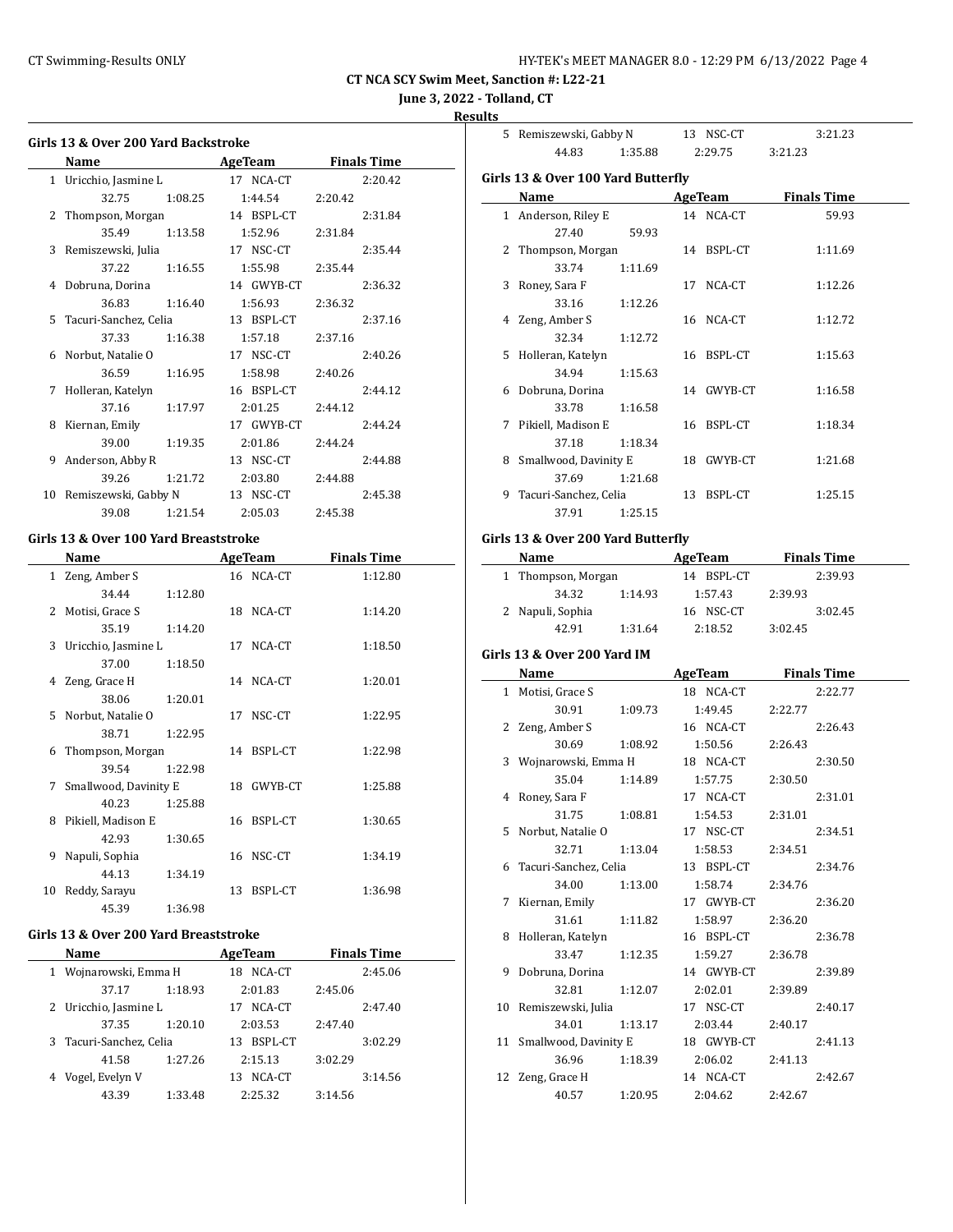**June 3, 2022 - Tolland, CT**

**Results**

| (Girls 13 & Over 200 Yard IM) |                      |         |               |                    |  |  |  |  |
|-------------------------------|----------------------|---------|---------------|--------------------|--|--|--|--|
|                               | Name                 |         | AgeTeam       | <b>Finals Time</b> |  |  |  |  |
|                               | 13 Vogel, Evelyn V   |         | NCA-CT<br>13. | 2:44.45            |  |  |  |  |
|                               | 35.71                | 1:18.31 | 2:07.25       | 2:44.45            |  |  |  |  |
| 14                            | Remiszewski, Gabby N |         | NSC-CT<br>13. | 2:45.44            |  |  |  |  |
|                               | 36.43                | 1:19.71 | 2:09.86       | 2:45.44            |  |  |  |  |
| 15                            | Napuli, Sophia       |         | NSC-CT<br>16  | 2:45.92            |  |  |  |  |
|                               | 37.32                | 1:16.16 | 2:08.98       | 2:45.92            |  |  |  |  |
| 16                            | Anderson, Abby R     |         | NSC-CT<br>13. | 2:51.86            |  |  |  |  |
|                               | 38.48                | 1:19.69 | 2:14.15       | 2:51.86            |  |  |  |  |
| 17                            | Reddy, Sarayu        |         | BSPL-CT<br>13 | 2:57.84            |  |  |  |  |
|                               | 38.04                | 1:22.90 | 2:15.16       | 2:57.84            |  |  |  |  |
|                               |                      |         |               |                    |  |  |  |  |

### **Girls 13 & Over 400 Yard Freestyle Relay**

| Team                        |         | Relay                    | <b>Finals Time</b>      |  |  |
|-----------------------------|---------|--------------------------|-------------------------|--|--|
| BSPL-CT                     |         | 4:14.51<br>А             |                         |  |  |
| 1) Tacuri-Sanchez, Celia 13 |         | 2) Pikiell, Madison E 16 |                         |  |  |
| 3) Thompson, Morgan 14      |         |                          | 4) Holleran, Katelyn 16 |  |  |
| 30.45                       | 1:04.24 | 1:36.04                  | 2:12.48                 |  |  |
| 2:41.69                     | 3:14.52 | 3:43.13                  | 4:14.51                 |  |  |

#### **Girls 13 & Over 400 Yard Medley Relay**

| Team                   |         | Relay                       | <b>Finals Time</b> |  |  |
|------------------------|---------|-----------------------------|--------------------|--|--|
| BSPL-CT                |         | А                           | 5:29.33            |  |  |
| 1) Daliga, Amelia 13   |         | 2) Tacuri-Sanchez, Celia 13 |                    |  |  |
| 3) Thompson, Morgan 14 |         | 4) Kronen, Holly 13         |                    |  |  |
| 42.11                  | 1:27.15 | 2:08.06                     | 2:58.23            |  |  |
| 3:28.53                | 4:07.90 | 4:46.57                     | 5:29.33            |  |  |

### **Girls 500 Yard Freestyle**

|   | Name                |         | <b>AgeTeam</b> | <b>Finals Time</b> |  |
|---|---------------------|---------|----------------|--------------------|--|
|   | 1 Anderson, Riley E |         | 14 NCA-CT      | 5:30.39            |  |
|   | 29.24               | 1:02.51 | 1:36.63        | 2:11.03            |  |
|   | 2:44.84             | 3:18.87 | 3:52.04        | 4:25.46            |  |
|   | 4:58.15             | 5:30.39 |                |                    |  |
|   | 2 White, Colleen E  |         | 12 NCA-CT      | 6:00.94            |  |
|   | 33.57               | 1:10.39 | 1:47.46        | 2:24.31            |  |
|   | 3:00.82             | 3:36.85 | 4:13.10        | 4:49.33            |  |
|   | 5:25.23             | 6:00.94 |                |                    |  |
| 3 | Thompson, Morgan    |         | 14 BSPL-CT     | 6:08.88            |  |
|   | 33.33               | 1:09.66 | 1:46.43        | 2:23.21            |  |
|   | 3:00.93             | 3:38.65 | 4:16.90        | 4:55.48            |  |
|   | 5:33.99             | 6:08.88 |                |                    |  |
|   | 4 Vogel, Evelyn V   |         | 13 NCA-CT      | 6:19.48            |  |
|   | 34.65               | 1:12.08 | 1:50.59        | 2:30.17            |  |
|   | 3:09.05             | 3:47.12 | 4:25.77        | 5:04.49            |  |
|   | 5:42.85             | 6:19.48 |                |                    |  |
| 5 | Remiszewski, Julia  |         | 17 NSC-CT      | 6:23.62            |  |
|   | 34.28               | 1:13.13 | 1:52.01        | 2:30.57            |  |
|   | 3:09.89             | 3:50.13 | 4:29.32        | 5:08.14            |  |
|   | 5:46.37             | 6:23.62 |                |                    |  |
| 6 | Brokin, Sasha       |         | 12 NSC-CT      | 6:46.46            |  |
|   | 35.32               | 1:15.59 | 1:57.22        | 2:38.63            |  |
|   | 3:20.44             | 4:02.41 | 4:44.34        | 5:26.56            |  |
|   | 6:08.01             | 6:46.46 |                |                    |  |

| 7  | Anderson, Abby R   |         | 13 NSC-CT    |         | 6:51.34 |
|----|--------------------|---------|--------------|---------|---------|
|    | 35.44              | 1:16.00 | 1:58.30      | 2:40.69 |         |
|    | 3:23.34            | 4:05.44 | 4:47.73      | 5:29.87 |         |
|    | 6:12.32            | 6:51.34 |              |         |         |
| 8  | Napuli, Patricia A |         | NSC-CT<br>10 |         | 7:10.20 |
|    | 38.72              | 1:22.84 | 2:05.79      | 2:50.71 |         |
|    | 3:34.89            | 4:18.86 | 5:01.69      | 5:45.76 |         |
|    | 6:29.46            | 7:10.20 |              |         |         |
|    |                    |         |              |         |         |
| 9  | Hammond, Jodie E   |         | 17 NSC-CT    |         | 7:24.00 |
|    | 36.72              | 1:19.57 | 2:04.68      | 2:49.42 |         |
|    | 3:34.47            | 4:20.24 | 5:06.88      | 5:54.07 |         |
|    | 6:39.79            | 7:24.00 |              |         |         |
| 10 | Kaseta, Riley D    |         | NSC-CT<br>9  |         | 7:46.11 |
|    | 39.80              | 1:26.06 | 2:15.54      | 3:03.93 |         |
|    | 3:52.60            | 4:41.03 | 5:27.11      | 6:13.88 |         |

# **Girls 1000 Yard Freestyle**

| Name                  |          | AgeTeam       | <b>Finals Time</b> |  |
|-----------------------|----------|---------------|--------------------|--|
| 1 Wojnarowski, Emma H |          | NCA-CT<br>18. | 11:21.54           |  |
| 30.79                 | 1:03.69  | 1:36.92       | 2:10.65            |  |
| 2:44.65               | 3:18.70  | 3:53.01       | 4:27.44            |  |
| 5:01.93               | 5:36.88  | 6:11.83       | 6:46.71            |  |
| 7:21.81               | 7:56.76  | 8:31.55       | 9:06.24            |  |
| 9:39.55               | 10:14.24 | 10:48.87      | 11:21.54           |  |
|                       |          |               |                    |  |

#### **Girls 1650 Yard Freestyle**

|   | Name                  |          | <b>AgeTeam</b> | <b>Finals Time</b> |          |
|---|-----------------------|----------|----------------|--------------------|----------|
|   | 1 Wojnarowski, Emma H |          | 18 NCA-CT      |                    | 19:04.38 |
|   | 30.70                 | 1:03.25  | 1:36.65        | 2:10.98            |          |
|   | 2:45.86               | 3:20.33  | 3:54.94        | 4:30.56            |          |
|   | 5:04.67               | 5:39.05  | 6:13.55        | 6:48.35            |          |
|   | 7:23.40               | 7:58.20  | 8:32.86        | 9:08.11            |          |
|   | 9:43.22               | 10:18.74 | 10:54.39       | 11:29.29           |          |
|   | 12:04.45              | 12:39.77 | 13:14.82       | 13:50.09           |          |
|   | 14:25.34              | 15:00.32 | 15:34.91       | 16:10.04           |          |
|   | 16:45.89              | 17:21.42 | 17:54.90       | 18:30.28           | 19:04.38 |
| 2 | Anderson, Riley E     |          | 14 NCA-CT      |                    | 19:19.97 |
|   | 31.02                 | 1:05.22  | 1:40.97        | 2:16.81            |          |
|   | 2:52.43               | 3:28.06  | 4:03.69        | 4:39.50            |          |
|   | 5:15.00               | 5:50.83  | 6:26.73        | 7:02.45            |          |
|   | 7:38.13               | 8:13.69  | 8:48.86        | 9:24.88            |          |
|   | 10:00.78              | 10:36.06 | 11:11.71       | 11:46.63           |          |
|   | 12:22.11              | 12:57.02 | 13:32.13       | 14:06.93           |          |
|   | 14:41.80              | 15:16.73 | 15:52.51       | 16:27.59           |          |
|   | 17:02.85              | 17:37.80 | 18:12.10       | 18:46.63           | 19:19.97 |
| 3 | Vogel, Evelyn V       |          | 13 NCA-CT      |                    | 21:41.84 |
|   | 35.37                 | 1:14.30  | 1:52.70        | 2:32.35            |          |
|   | 3:11.71               | 3:51.74  | 4:30.95        | 5:10.00            |          |
|   | 5:50.17               | 6:30.10  | 7:10.11        | 7:50.32            |          |
|   | 8:30.27               | 9:10.95  | 9:51.15        | 10:31.98           |          |
|   | 11:11.96              | 11:52.75 | 12:33.92       | 13:13.77           |          |
|   | 13:53.61              | 14:33.56 | 15:13.88       | 15:54.72           |          |
|   | 16:34.12              | 17:13.83 | 17:53.41       | 18:33.40           |          |
|   | 19:12.90              | 19:51.28 | 20:28.66       | 21:06.05           | 21:41.84 |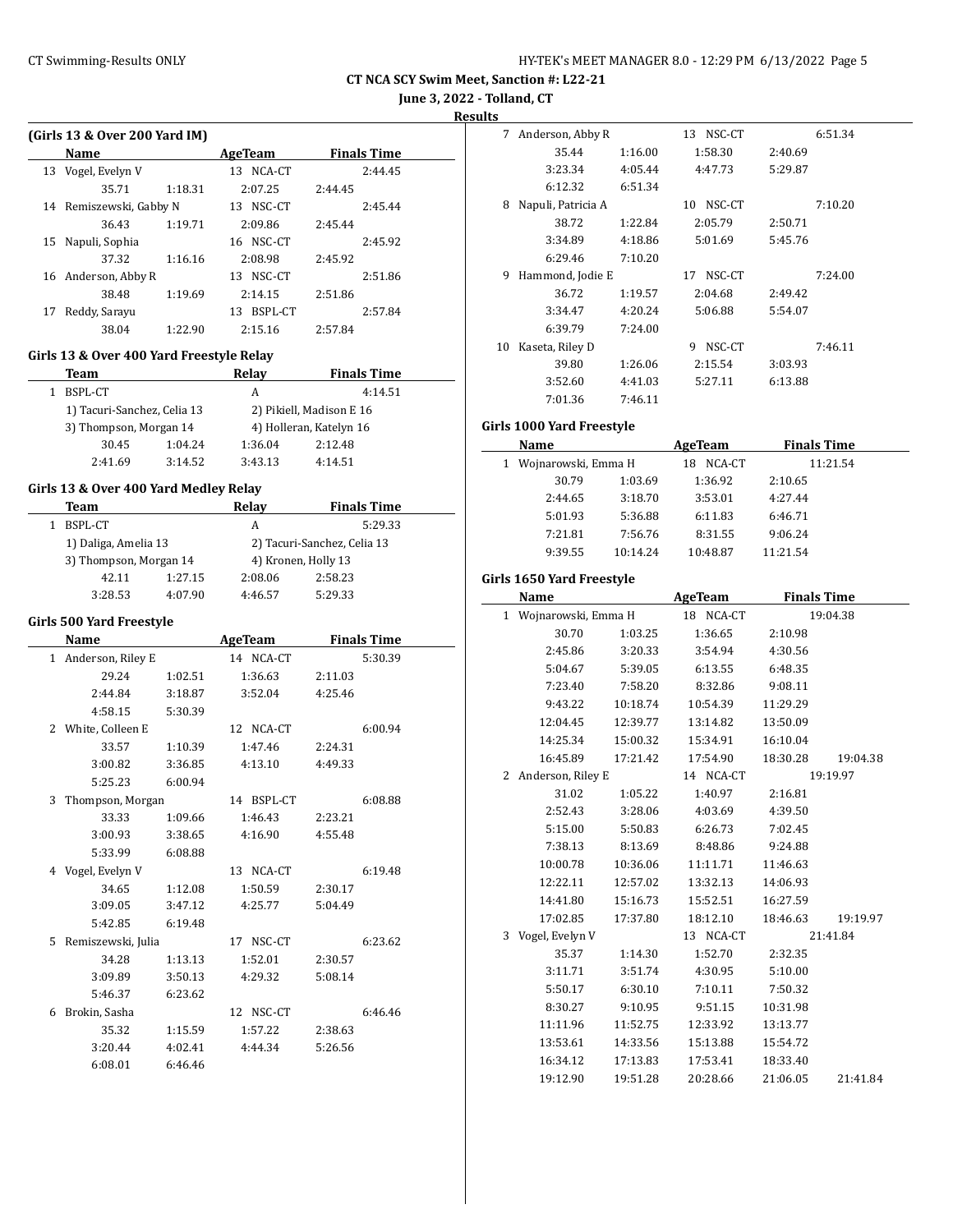**June 3, 2022 - Tolland, CT**

**Results**

 $\overline{\phantom{a}}$ 

 $\overline{a}$ 

 $\frac{1}{2}$ 

| <b>Finals Time</b><br>Name<br><b>AgeTeam</b><br>Uricchio, Jasmine L<br>17 NCA-CT<br>4:50.89<br>1<br>30.04<br>1:42.75<br>1:04.89<br>2:20.05<br>3:03.40<br>4:19.42<br>4:50.89<br>3:47.33<br>2 Anderson, Riley E<br>14 NCA-CT<br>4:56.56<br>28.46<br>1:40.14<br>2:17.74<br>1:02.30<br>3:04.54<br>3:50.62<br>4:23.87<br>4:56.56<br>3 White, Colleen E<br>12 NCA-CT<br>5:03.49<br>32.57<br>1:10.00<br>1:49.43<br>2:27.75<br>3:09.85<br>3:52.25<br>4:28.63<br>5:03.49<br>4 Remiszewski, Gabby N<br>13 NSC-CT<br>6:12.32<br>40.35<br>1:31.51<br>2:16.99<br>3:01.67<br>3:56.50<br>4:49.81<br>5:31.72<br>6:12.32<br>Boys 8 & Under 25 Yard Freestyle<br><b>Finals Time</b><br><b>AgeTeam</b><br>Name<br>7 NSC-CT<br>1 Oh, Levi S<br>24.57<br>Boys 8 & Under 50 Yard Freestyle<br><b>Finals Time</b><br>Name<br>AgeTeam<br>1 Oh, Levi S<br>7 NSC-CT<br>54.81<br>2 Grady, Peter P<br>NSC-CT<br>1:22.22<br>6<br>Boys 8 & Under 25 Yard Backstroke<br><b>Name</b><br><b>Finals Time</b><br><b>AgeTeam</b><br>1 Oh, Levi S<br>7 NSC-CT<br>25.94<br>Boys 8 & Under 50 Yard Backstroke<br>AgeTeam<br><b>Finals Time</b><br>Name<br>1 Oh, Levi S<br>7 NSC-CT<br>1:02.33<br>--- Grady, Peter P<br>NSC-CT<br>DQ<br>6<br>Boys 12 & Under 50 Yard Freestyle<br><b>Finals Time</b><br>Name<br>AgeTeam<br>1 Zeng, Jeff H<br>12 NCA-CT<br>29.92<br>2 Lu, Nathan N<br>12 NSC-CT<br>30.23<br>3 Fetzko, Alexander T<br>12 NCA-CT<br>31.15<br>4 Foster-Salters, Kobi T<br>12 NSC-CT<br>35.66<br>5 Merritt, Joseph Q<br>10 GWYB-CT<br>36.23<br>9 BSPL-CT<br>36.69<br>6 Marcella, Asher J<br>7<br>Uwaoma, Anayo T<br>NCA-CT<br>37.52<br>9.<br>Murray, Nathan N<br>NSC-CT<br>8<br>10<br>40.55<br>9<br>Busk, Henderson<br>10<br>GWYB-CT<br>43.18<br>Cepeda, Justin<br>10<br>10<br>GWYB-CT<br>43.80<br>Merritt, Brian<br>56.95<br>11<br>11<br>GWYB-CT<br>Brokin, Daniel<br>10<br>NSC-CT<br>DQ<br>---<br>Boys 12 & Under 100 Yard Freestyle<br><b>Finals Time</b><br>Name<br><u>AgeTeam</u><br>Patterson, Benjamin S<br>12<br>NCA-CT<br>1:04.66<br>1<br>30.46<br>1:04.66<br>2<br>Brokin, Daniel<br>10<br>NSC-CT<br>1:15.16<br>35.16<br>1:15.16<br>3<br>Uwaoma, Anayo T<br>9<br>NCA-CT<br>1:21.66<br>39.34<br>1:21.66 |   | Girls 400 Yard IM      |    |        |         |
|------------------------------------------------------------------------------------------------------------------------------------------------------------------------------------------------------------------------------------------------------------------------------------------------------------------------------------------------------------------------------------------------------------------------------------------------------------------------------------------------------------------------------------------------------------------------------------------------------------------------------------------------------------------------------------------------------------------------------------------------------------------------------------------------------------------------------------------------------------------------------------------------------------------------------------------------------------------------------------------------------------------------------------------------------------------------------------------------------------------------------------------------------------------------------------------------------------------------------------------------------------------------------------------------------------------------------------------------------------------------------------------------------------------------------------------------------------------------------------------------------------------------------------------------------------------------------------------------------------------------------------------------------------------------------------------------------------------------------------------------------------------------------------------------------------------------------------------------------------------------------------------------------------------------------------------------------------------------------------------------------------------------------------------------------------------------------------------------------------------------------------------------------------------------------------|---|------------------------|----|--------|---------|
|                                                                                                                                                                                                                                                                                                                                                                                                                                                                                                                                                                                                                                                                                                                                                                                                                                                                                                                                                                                                                                                                                                                                                                                                                                                                                                                                                                                                                                                                                                                                                                                                                                                                                                                                                                                                                                                                                                                                                                                                                                                                                                                                                                                    |   |                        |    |        |         |
|                                                                                                                                                                                                                                                                                                                                                                                                                                                                                                                                                                                                                                                                                                                                                                                                                                                                                                                                                                                                                                                                                                                                                                                                                                                                                                                                                                                                                                                                                                                                                                                                                                                                                                                                                                                                                                                                                                                                                                                                                                                                                                                                                                                    |   |                        |    |        |         |
|                                                                                                                                                                                                                                                                                                                                                                                                                                                                                                                                                                                                                                                                                                                                                                                                                                                                                                                                                                                                                                                                                                                                                                                                                                                                                                                                                                                                                                                                                                                                                                                                                                                                                                                                                                                                                                                                                                                                                                                                                                                                                                                                                                                    |   |                        |    |        |         |
|                                                                                                                                                                                                                                                                                                                                                                                                                                                                                                                                                                                                                                                                                                                                                                                                                                                                                                                                                                                                                                                                                                                                                                                                                                                                                                                                                                                                                                                                                                                                                                                                                                                                                                                                                                                                                                                                                                                                                                                                                                                                                                                                                                                    |   |                        |    |        |         |
|                                                                                                                                                                                                                                                                                                                                                                                                                                                                                                                                                                                                                                                                                                                                                                                                                                                                                                                                                                                                                                                                                                                                                                                                                                                                                                                                                                                                                                                                                                                                                                                                                                                                                                                                                                                                                                                                                                                                                                                                                                                                                                                                                                                    |   |                        |    |        |         |
|                                                                                                                                                                                                                                                                                                                                                                                                                                                                                                                                                                                                                                                                                                                                                                                                                                                                                                                                                                                                                                                                                                                                                                                                                                                                                                                                                                                                                                                                                                                                                                                                                                                                                                                                                                                                                                                                                                                                                                                                                                                                                                                                                                                    |   |                        |    |        |         |
|                                                                                                                                                                                                                                                                                                                                                                                                                                                                                                                                                                                                                                                                                                                                                                                                                                                                                                                                                                                                                                                                                                                                                                                                                                                                                                                                                                                                                                                                                                                                                                                                                                                                                                                                                                                                                                                                                                                                                                                                                                                                                                                                                                                    |   |                        |    |        |         |
|                                                                                                                                                                                                                                                                                                                                                                                                                                                                                                                                                                                                                                                                                                                                                                                                                                                                                                                                                                                                                                                                                                                                                                                                                                                                                                                                                                                                                                                                                                                                                                                                                                                                                                                                                                                                                                                                                                                                                                                                                                                                                                                                                                                    |   |                        |    |        |         |
|                                                                                                                                                                                                                                                                                                                                                                                                                                                                                                                                                                                                                                                                                                                                                                                                                                                                                                                                                                                                                                                                                                                                                                                                                                                                                                                                                                                                                                                                                                                                                                                                                                                                                                                                                                                                                                                                                                                                                                                                                                                                                                                                                                                    |   |                        |    |        |         |
|                                                                                                                                                                                                                                                                                                                                                                                                                                                                                                                                                                                                                                                                                                                                                                                                                                                                                                                                                                                                                                                                                                                                                                                                                                                                                                                                                                                                                                                                                                                                                                                                                                                                                                                                                                                                                                                                                                                                                                                                                                                                                                                                                                                    |   |                        |    |        |         |
|                                                                                                                                                                                                                                                                                                                                                                                                                                                                                                                                                                                                                                                                                                                                                                                                                                                                                                                                                                                                                                                                                                                                                                                                                                                                                                                                                                                                                                                                                                                                                                                                                                                                                                                                                                                                                                                                                                                                                                                                                                                                                                                                                                                    |   |                        |    |        |         |
|                                                                                                                                                                                                                                                                                                                                                                                                                                                                                                                                                                                                                                                                                                                                                                                                                                                                                                                                                                                                                                                                                                                                                                                                                                                                                                                                                                                                                                                                                                                                                                                                                                                                                                                                                                                                                                                                                                                                                                                                                                                                                                                                                                                    |   |                        |    |        |         |
|                                                                                                                                                                                                                                                                                                                                                                                                                                                                                                                                                                                                                                                                                                                                                                                                                                                                                                                                                                                                                                                                                                                                                                                                                                                                                                                                                                                                                                                                                                                                                                                                                                                                                                                                                                                                                                                                                                                                                                                                                                                                                                                                                                                    |   |                        |    |        |         |
|                                                                                                                                                                                                                                                                                                                                                                                                                                                                                                                                                                                                                                                                                                                                                                                                                                                                                                                                                                                                                                                                                                                                                                                                                                                                                                                                                                                                                                                                                                                                                                                                                                                                                                                                                                                                                                                                                                                                                                                                                                                                                                                                                                                    |   |                        |    |        |         |
|                                                                                                                                                                                                                                                                                                                                                                                                                                                                                                                                                                                                                                                                                                                                                                                                                                                                                                                                                                                                                                                                                                                                                                                                                                                                                                                                                                                                                                                                                                                                                                                                                                                                                                                                                                                                                                                                                                                                                                                                                                                                                                                                                                                    |   |                        |    |        |         |
|                                                                                                                                                                                                                                                                                                                                                                                                                                                                                                                                                                                                                                                                                                                                                                                                                                                                                                                                                                                                                                                                                                                                                                                                                                                                                                                                                                                                                                                                                                                                                                                                                                                                                                                                                                                                                                                                                                                                                                                                                                                                                                                                                                                    |   |                        |    |        |         |
|                                                                                                                                                                                                                                                                                                                                                                                                                                                                                                                                                                                                                                                                                                                                                                                                                                                                                                                                                                                                                                                                                                                                                                                                                                                                                                                                                                                                                                                                                                                                                                                                                                                                                                                                                                                                                                                                                                                                                                                                                                                                                                                                                                                    |   |                        |    |        |         |
|                                                                                                                                                                                                                                                                                                                                                                                                                                                                                                                                                                                                                                                                                                                                                                                                                                                                                                                                                                                                                                                                                                                                                                                                                                                                                                                                                                                                                                                                                                                                                                                                                                                                                                                                                                                                                                                                                                                                                                                                                                                                                                                                                                                    |   |                        |    |        |         |
|                                                                                                                                                                                                                                                                                                                                                                                                                                                                                                                                                                                                                                                                                                                                                                                                                                                                                                                                                                                                                                                                                                                                                                                                                                                                                                                                                                                                                                                                                                                                                                                                                                                                                                                                                                                                                                                                                                                                                                                                                                                                                                                                                                                    |   |                        |    |        |         |
|                                                                                                                                                                                                                                                                                                                                                                                                                                                                                                                                                                                                                                                                                                                                                                                                                                                                                                                                                                                                                                                                                                                                                                                                                                                                                                                                                                                                                                                                                                                                                                                                                                                                                                                                                                                                                                                                                                                                                                                                                                                                                                                                                                                    |   |                        |    |        |         |
|                                                                                                                                                                                                                                                                                                                                                                                                                                                                                                                                                                                                                                                                                                                                                                                                                                                                                                                                                                                                                                                                                                                                                                                                                                                                                                                                                                                                                                                                                                                                                                                                                                                                                                                                                                                                                                                                                                                                                                                                                                                                                                                                                                                    |   |                        |    |        |         |
|                                                                                                                                                                                                                                                                                                                                                                                                                                                                                                                                                                                                                                                                                                                                                                                                                                                                                                                                                                                                                                                                                                                                                                                                                                                                                                                                                                                                                                                                                                                                                                                                                                                                                                                                                                                                                                                                                                                                                                                                                                                                                                                                                                                    |   |                        |    |        |         |
|                                                                                                                                                                                                                                                                                                                                                                                                                                                                                                                                                                                                                                                                                                                                                                                                                                                                                                                                                                                                                                                                                                                                                                                                                                                                                                                                                                                                                                                                                                                                                                                                                                                                                                                                                                                                                                                                                                                                                                                                                                                                                                                                                                                    |   |                        |    |        |         |
|                                                                                                                                                                                                                                                                                                                                                                                                                                                                                                                                                                                                                                                                                                                                                                                                                                                                                                                                                                                                                                                                                                                                                                                                                                                                                                                                                                                                                                                                                                                                                                                                                                                                                                                                                                                                                                                                                                                                                                                                                                                                                                                                                                                    |   |                        |    |        |         |
|                                                                                                                                                                                                                                                                                                                                                                                                                                                                                                                                                                                                                                                                                                                                                                                                                                                                                                                                                                                                                                                                                                                                                                                                                                                                                                                                                                                                                                                                                                                                                                                                                                                                                                                                                                                                                                                                                                                                                                                                                                                                                                                                                                                    |   |                        |    |        |         |
|                                                                                                                                                                                                                                                                                                                                                                                                                                                                                                                                                                                                                                                                                                                                                                                                                                                                                                                                                                                                                                                                                                                                                                                                                                                                                                                                                                                                                                                                                                                                                                                                                                                                                                                                                                                                                                                                                                                                                                                                                                                                                                                                                                                    |   |                        |    |        |         |
|                                                                                                                                                                                                                                                                                                                                                                                                                                                                                                                                                                                                                                                                                                                                                                                                                                                                                                                                                                                                                                                                                                                                                                                                                                                                                                                                                                                                                                                                                                                                                                                                                                                                                                                                                                                                                                                                                                                                                                                                                                                                                                                                                                                    |   |                        |    |        |         |
|                                                                                                                                                                                                                                                                                                                                                                                                                                                                                                                                                                                                                                                                                                                                                                                                                                                                                                                                                                                                                                                                                                                                                                                                                                                                                                                                                                                                                                                                                                                                                                                                                                                                                                                                                                                                                                                                                                                                                                                                                                                                                                                                                                                    |   |                        |    |        |         |
|                                                                                                                                                                                                                                                                                                                                                                                                                                                                                                                                                                                                                                                                                                                                                                                                                                                                                                                                                                                                                                                                                                                                                                                                                                                                                                                                                                                                                                                                                                                                                                                                                                                                                                                                                                                                                                                                                                                                                                                                                                                                                                                                                                                    |   |                        |    |        |         |
|                                                                                                                                                                                                                                                                                                                                                                                                                                                                                                                                                                                                                                                                                                                                                                                                                                                                                                                                                                                                                                                                                                                                                                                                                                                                                                                                                                                                                                                                                                                                                                                                                                                                                                                                                                                                                                                                                                                                                                                                                                                                                                                                                                                    |   |                        |    |        |         |
|                                                                                                                                                                                                                                                                                                                                                                                                                                                                                                                                                                                                                                                                                                                                                                                                                                                                                                                                                                                                                                                                                                                                                                                                                                                                                                                                                                                                                                                                                                                                                                                                                                                                                                                                                                                                                                                                                                                                                                                                                                                                                                                                                                                    |   |                        |    |        |         |
|                                                                                                                                                                                                                                                                                                                                                                                                                                                                                                                                                                                                                                                                                                                                                                                                                                                                                                                                                                                                                                                                                                                                                                                                                                                                                                                                                                                                                                                                                                                                                                                                                                                                                                                                                                                                                                                                                                                                                                                                                                                                                                                                                                                    |   |                        |    |        |         |
|                                                                                                                                                                                                                                                                                                                                                                                                                                                                                                                                                                                                                                                                                                                                                                                                                                                                                                                                                                                                                                                                                                                                                                                                                                                                                                                                                                                                                                                                                                                                                                                                                                                                                                                                                                                                                                                                                                                                                                                                                                                                                                                                                                                    |   |                        |    |        |         |
|                                                                                                                                                                                                                                                                                                                                                                                                                                                                                                                                                                                                                                                                                                                                                                                                                                                                                                                                                                                                                                                                                                                                                                                                                                                                                                                                                                                                                                                                                                                                                                                                                                                                                                                                                                                                                                                                                                                                                                                                                                                                                                                                                                                    |   |                        |    |        |         |
|                                                                                                                                                                                                                                                                                                                                                                                                                                                                                                                                                                                                                                                                                                                                                                                                                                                                                                                                                                                                                                                                                                                                                                                                                                                                                                                                                                                                                                                                                                                                                                                                                                                                                                                                                                                                                                                                                                                                                                                                                                                                                                                                                                                    |   |                        |    |        |         |
|                                                                                                                                                                                                                                                                                                                                                                                                                                                                                                                                                                                                                                                                                                                                                                                                                                                                                                                                                                                                                                                                                                                                                                                                                                                                                                                                                                                                                                                                                                                                                                                                                                                                                                                                                                                                                                                                                                                                                                                                                                                                                                                                                                                    |   |                        |    |        |         |
|                                                                                                                                                                                                                                                                                                                                                                                                                                                                                                                                                                                                                                                                                                                                                                                                                                                                                                                                                                                                                                                                                                                                                                                                                                                                                                                                                                                                                                                                                                                                                                                                                                                                                                                                                                                                                                                                                                                                                                                                                                                                                                                                                                                    |   |                        |    |        |         |
|                                                                                                                                                                                                                                                                                                                                                                                                                                                                                                                                                                                                                                                                                                                                                                                                                                                                                                                                                                                                                                                                                                                                                                                                                                                                                                                                                                                                                                                                                                                                                                                                                                                                                                                                                                                                                                                                                                                                                                                                                                                                                                                                                                                    |   |                        |    |        |         |
|                                                                                                                                                                                                                                                                                                                                                                                                                                                                                                                                                                                                                                                                                                                                                                                                                                                                                                                                                                                                                                                                                                                                                                                                                                                                                                                                                                                                                                                                                                                                                                                                                                                                                                                                                                                                                                                                                                                                                                                                                                                                                                                                                                                    |   |                        |    |        |         |
|                                                                                                                                                                                                                                                                                                                                                                                                                                                                                                                                                                                                                                                                                                                                                                                                                                                                                                                                                                                                                                                                                                                                                                                                                                                                                                                                                                                                                                                                                                                                                                                                                                                                                                                                                                                                                                                                                                                                                                                                                                                                                                                                                                                    |   |                        |    |        |         |
|                                                                                                                                                                                                                                                                                                                                                                                                                                                                                                                                                                                                                                                                                                                                                                                                                                                                                                                                                                                                                                                                                                                                                                                                                                                                                                                                                                                                                                                                                                                                                                                                                                                                                                                                                                                                                                                                                                                                                                                                                                                                                                                                                                                    |   |                        |    |        |         |
|                                                                                                                                                                                                                                                                                                                                                                                                                                                                                                                                                                                                                                                                                                                                                                                                                                                                                                                                                                                                                                                                                                                                                                                                                                                                                                                                                                                                                                                                                                                                                                                                                                                                                                                                                                                                                                                                                                                                                                                                                                                                                                                                                                                    |   |                        |    |        |         |
|                                                                                                                                                                                                                                                                                                                                                                                                                                                                                                                                                                                                                                                                                                                                                                                                                                                                                                                                                                                                                                                                                                                                                                                                                                                                                                                                                                                                                                                                                                                                                                                                                                                                                                                                                                                                                                                                                                                                                                                                                                                                                                                                                                                    |   |                        |    |        |         |
|                                                                                                                                                                                                                                                                                                                                                                                                                                                                                                                                                                                                                                                                                                                                                                                                                                                                                                                                                                                                                                                                                                                                                                                                                                                                                                                                                                                                                                                                                                                                                                                                                                                                                                                                                                                                                                                                                                                                                                                                                                                                                                                                                                                    |   |                        |    |        |         |
|                                                                                                                                                                                                                                                                                                                                                                                                                                                                                                                                                                                                                                                                                                                                                                                                                                                                                                                                                                                                                                                                                                                                                                                                                                                                                                                                                                                                                                                                                                                                                                                                                                                                                                                                                                                                                                                                                                                                                                                                                                                                                                                                                                                    |   |                        |    |        |         |
|                                                                                                                                                                                                                                                                                                                                                                                                                                                                                                                                                                                                                                                                                                                                                                                                                                                                                                                                                                                                                                                                                                                                                                                                                                                                                                                                                                                                                                                                                                                                                                                                                                                                                                                                                                                                                                                                                                                                                                                                                                                                                                                                                                                    |   |                        |    |        |         |
|                                                                                                                                                                                                                                                                                                                                                                                                                                                                                                                                                                                                                                                                                                                                                                                                                                                                                                                                                                                                                                                                                                                                                                                                                                                                                                                                                                                                                                                                                                                                                                                                                                                                                                                                                                                                                                                                                                                                                                                                                                                                                                                                                                                    |   |                        |    |        |         |
|                                                                                                                                                                                                                                                                                                                                                                                                                                                                                                                                                                                                                                                                                                                                                                                                                                                                                                                                                                                                                                                                                                                                                                                                                                                                                                                                                                                                                                                                                                                                                                                                                                                                                                                                                                                                                                                                                                                                                                                                                                                                                                                                                                                    |   |                        |    |        |         |
|                                                                                                                                                                                                                                                                                                                                                                                                                                                                                                                                                                                                                                                                                                                                                                                                                                                                                                                                                                                                                                                                                                                                                                                                                                                                                                                                                                                                                                                                                                                                                                                                                                                                                                                                                                                                                                                                                                                                                                                                                                                                                                                                                                                    |   |                        |    |        |         |
|                                                                                                                                                                                                                                                                                                                                                                                                                                                                                                                                                                                                                                                                                                                                                                                                                                                                                                                                                                                                                                                                                                                                                                                                                                                                                                                                                                                                                                                                                                                                                                                                                                                                                                                                                                                                                                                                                                                                                                                                                                                                                                                                                                                    |   |                        |    |        |         |
|                                                                                                                                                                                                                                                                                                                                                                                                                                                                                                                                                                                                                                                                                                                                                                                                                                                                                                                                                                                                                                                                                                                                                                                                                                                                                                                                                                                                                                                                                                                                                                                                                                                                                                                                                                                                                                                                                                                                                                                                                                                                                                                                                                                    |   |                        |    |        |         |
|                                                                                                                                                                                                                                                                                                                                                                                                                                                                                                                                                                                                                                                                                                                                                                                                                                                                                                                                                                                                                                                                                                                                                                                                                                                                                                                                                                                                                                                                                                                                                                                                                                                                                                                                                                                                                                                                                                                                                                                                                                                                                                                                                                                    |   |                        |    |        |         |
|                                                                                                                                                                                                                                                                                                                                                                                                                                                                                                                                                                                                                                                                                                                                                                                                                                                                                                                                                                                                                                                                                                                                                                                                                                                                                                                                                                                                                                                                                                                                                                                                                                                                                                                                                                                                                                                                                                                                                                                                                                                                                                                                                                                    |   |                        |    |        |         |
|                                                                                                                                                                                                                                                                                                                                                                                                                                                                                                                                                                                                                                                                                                                                                                                                                                                                                                                                                                                                                                                                                                                                                                                                                                                                                                                                                                                                                                                                                                                                                                                                                                                                                                                                                                                                                                                                                                                                                                                                                                                                                                                                                                                    |   |                        |    |        |         |
| 39.75<br>1:22.36                                                                                                                                                                                                                                                                                                                                                                                                                                                                                                                                                                                                                                                                                                                                                                                                                                                                                                                                                                                                                                                                                                                                                                                                                                                                                                                                                                                                                                                                                                                                                                                                                                                                                                                                                                                                                                                                                                                                                                                                                                                                                                                                                                   | 4 | Foster-Salters, Kobi T | 12 | NSC-CT | 1:22.36 |

|   | 5 Merritt, Joseph Q |         | 10 | GWYB-CT | 1:23.78 |
|---|---------------------|---------|----|---------|---------|
|   | 37.93               | 1:23.78 |    |         |         |
| 6 | Murray, Nathan N    |         | 10 | NSC-CT  | 1:40.07 |
|   | 46.37               | 1:40.07 |    |         |         |
|   | Merritt, Brian      |         | 11 | GWYB-CT | 1:54.56 |
|   | 57.08               | 1:54.56 |    |         |         |
| 8 | Kaczynski, Luca B   |         | 11 | NSC-CT  | 2:22.62 |
|   | 1:02.56             | 2:22.62 |    |         |         |

### **Boys 12 & Under 50 Yard Backstroke**

|    | Name                   |    | AgeTeam   | <b>Finals Time</b> |  |
|----|------------------------|----|-----------|--------------------|--|
| 1  | Patterson, Benjamin S  |    | 12 NCA-CT | 35.63              |  |
| 2  | Fetzko, Alexander T    |    | 12 NCA-CT | 37.70              |  |
| 3  | Lu, Nathan N           |    | 12 NSC-CT | 38.43              |  |
| 4  | Brokin, Daniel         | 10 | NSC-CT    | 39.59              |  |
| 5. | Merritt, Joseph Q      | 10 | GWYB-CT   | 41.19              |  |
| 6  | Foster-Salters, Kobi T |    | 12 NSC-CT | 43.56              |  |
| 7  | Busk, Henderson        | 10 | GWYB-CT   | 46.47              |  |
| 8  | Uwaoma, Anayo T        | 9  | NCA-CT    | 46.76              |  |
| 9  | Marcella, Asher J      | 9  | BSPL-CT   | 47.78              |  |
| 10 | Murray, Nathan N       | 10 | NSC-CT    | 50.45              |  |
| 11 | Cepeda, Justin         | 10 | GWYB-CT   | 58.78              |  |
|    | 12 Merritt, Brian      | 11 | GWYB-CT   | 1:04.75            |  |

### **Boys 12 & Under 100 Yard Backstroke**

|   | Name                   |              | AgeTeam   | <b>Finals Time</b> |
|---|------------------------|--------------|-----------|--------------------|
| 1 | Patterson, Benjamin S  | $12^{\circ}$ | NCA-CT    | 1:14.36            |
|   | 36.28                  | 1:14.36      |           |                    |
|   | Brokin, Daniel         | 10           | NSC-CT    | 1:27.11            |
|   | 41.85                  | 1:27.11      |           |                    |
| 3 | Foster-Salters, Kobi T |              | 12 NSC-CT | 1:34.79            |
|   | 45.83                  | 1:34.79      |           |                    |

#### **Boys 12 & Under 50 Yard Breaststroke**

| Name                  | AgeTeam |           | <b>Finals Time</b> |       |  |
|-----------------------|---------|-----------|--------------------|-------|--|
| 1 Zeng, Jeff H        |         | 12 NCA-CT |                    | 38.61 |  |
| 2 Murray, Nathan N    |         | 10 NSC-CT |                    | 52.34 |  |
| 3 Uwaoma, Anayo T     |         | 9 NCA-CT  |                    | 56.80 |  |
| --- Kaczynski, Luca B |         | NSC-CT    |                    | DO    |  |

#### **Boys 12 & Under 100 Yard Breaststroke**

|              | Name                     |         |    | AgeTeam   | <b>Finals Time</b> |  |
|--------------|--------------------------|---------|----|-----------|--------------------|--|
| $\mathbf{1}$ | Zeng, Jeff H             |         |    | 12 NCA-CT | 1:23.40            |  |
|              | 39.47                    | 1:23.40 |    |           |                    |  |
|              | 2 Lu, Nathan N           |         | 12 | NSC-CT    | 1:23.55            |  |
|              | 40.16                    | 1:23.55 |    |           |                    |  |
| 3            | Fetzko, Alexander T      |         |    | 12 NCA-CT | 1:38.88            |  |
|              | 45.41                    | 1:38.88 |    |           |                    |  |
|              | 4 Foster-Salters, Kobi T |         |    | 12 NSC-CT | 1:44.18            |  |
|              | 48.85                    | 1:44.18 |    |           |                    |  |
|              | 5 Murray, Nathan N       |         | 10 | NSC-CT    | 1:57.59            |  |
|              | 54.31                    | 1:57.59 |    |           |                    |  |
| 6            | Cepeda, Justin           |         | 10 | GWYB-CT   | 2:11.59            |  |
| 7            | Marcella, Asher J        |         | 9  | BSPL-CT   | 2:12.92            |  |
|              | Busk, Henderson          |         | 10 | GWYB-CT   | DQ                 |  |
|              | 1:23.25                  | DO      |    |           |                    |  |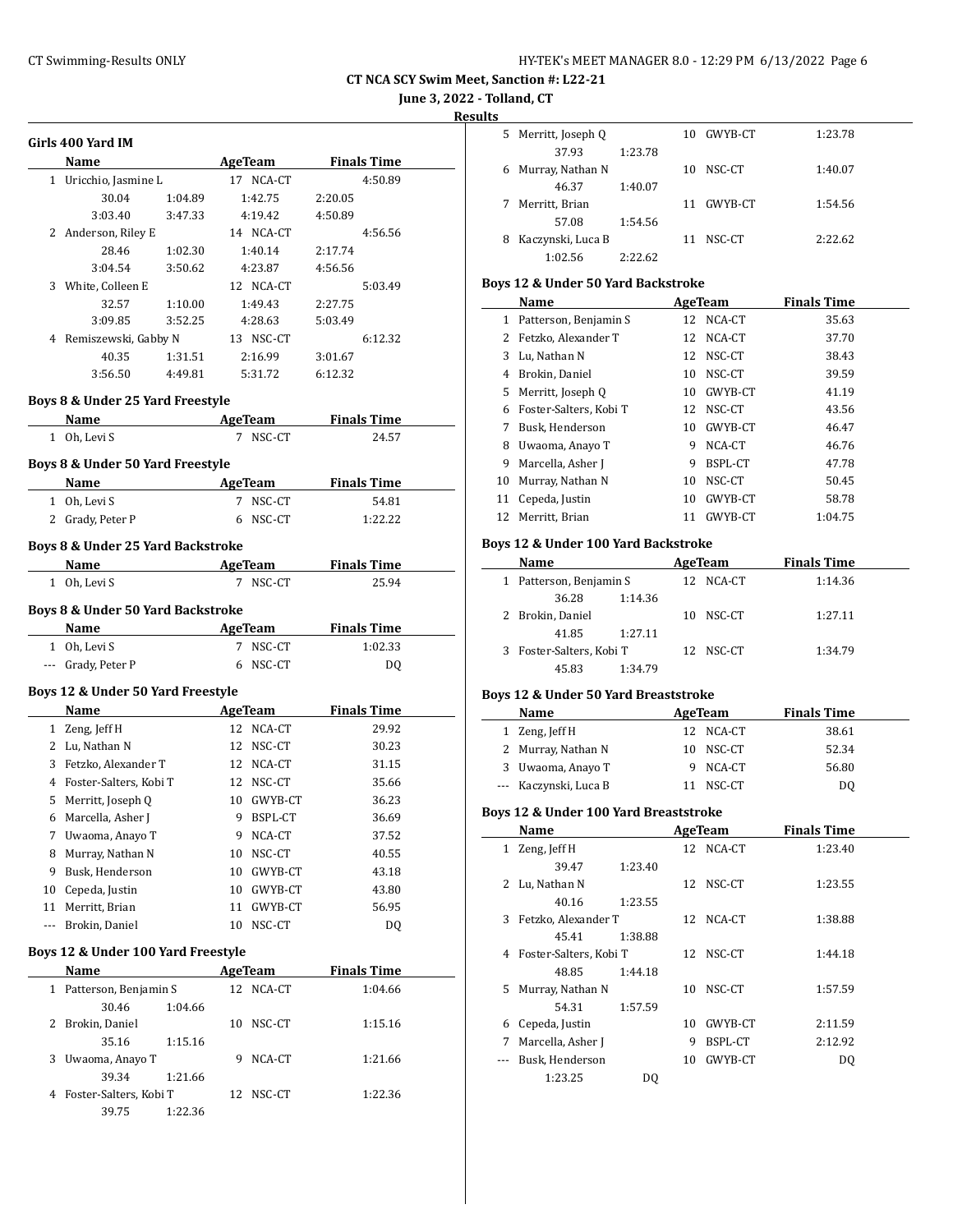**June 3, 2022 - Tolland, CT**

### **Results**

 $\frac{1}{2}$ 

| Boys 12 & Under 200 Yard Breaststroke |                                    |         |    |                |                    |  |  |
|---------------------------------------|------------------------------------|---------|----|----------------|--------------------|--|--|
|                                       | Name                               |         |    | <b>AgeTeam</b> | <b>Finals Time</b> |  |  |
|                                       | 1 Zeng, Jeff H                     |         |    | 12 NCA-CT      | 2:59.77            |  |  |
|                                       | 42.17                              | 1:28.09 |    | 2:13.93        | 2:59.77            |  |  |
|                                       | Boys 12 & Under 50 Yard Butterfly  |         |    |                |                    |  |  |
|                                       | Name                               |         |    | AgeTeam        | <b>Finals Time</b> |  |  |
|                                       | 1 Zeng, Jeff H                     |         |    | 12 NCA-CT      | 33.34              |  |  |
|                                       | 2 Uwaoma, Anayo T                  |         |    | 9 NCA-CT       | 46.67              |  |  |
|                                       | 3 Merritt, Joseph Q                |         |    | 10 GWYB-CT     | 50.20              |  |  |
|                                       | 4 Murray, Nathan N                 |         |    | 10 NSC-CT      | 53.96              |  |  |
|                                       | Boys 12 & Under 100 Yard Butterfly |         |    |                |                    |  |  |
|                                       | Name                               |         |    | <b>AgeTeam</b> | <b>Finals Time</b> |  |  |
|                                       | 1 Patterson, Benjamin S            |         |    | 12 NCA-CT      | 1:12.19            |  |  |
|                                       | 33.04                              | 1:12.19 |    |                |                    |  |  |
|                                       | 2 Merritt, Joseph Q                |         |    | 10 GWYB-CT     | 1:56.24            |  |  |
|                                       | 47.23                              |         |    |                |                    |  |  |
|                                       |                                    | 1:56.24 |    |                |                    |  |  |
|                                       | Boys 12 & Under 100 Yard IM        |         |    |                |                    |  |  |
|                                       | Name                               |         |    | <b>AgeTeam</b> | <b>Finals Time</b> |  |  |
|                                       | 1 Patterson, Benjamin S            |         |    | 12 NCA-CT      | 1:14.49            |  |  |
|                                       | 33.44                              | 1:14.49 |    |                |                    |  |  |
|                                       | 2 Zeng, Jeff H                     |         |    | 12 NCA-CT      | 1:15.53            |  |  |
|                                       | 36.32                              | 1:15.53 |    |                |                    |  |  |
|                                       | 3 Brokin, Daniel                   |         |    | 10 NSC-CT      | 1:30.11            |  |  |
|                                       | 40.77                              | 1:30.11 |    |                |                    |  |  |
|                                       | 4 Uwaoma, Anayo T                  |         |    | 9 NCA-CT       | 1:39.16            |  |  |
|                                       | 47.46                              | 1:39.16 |    |                |                    |  |  |
|                                       | 5 Merritt, Joseph Q                |         |    | 10 GWYB-CT     | 1:44.95            |  |  |
|                                       | 47.81                              | 1:44.95 |    |                |                    |  |  |
|                                       | --- Foster-Salters, Kobi T         |         |    | 12 NSC-CT      | DQ                 |  |  |
|                                       | 44.53                              | DO.     |    |                |                    |  |  |
|                                       | Boys 12 & Under 200 Yard IM        |         |    |                |                    |  |  |
|                                       | Name                               |         |    | <b>AgeTeam</b> | <b>Finals Time</b> |  |  |
|                                       | 1 Brokin, Daniel                   |         |    | 10 NSC-CT      | 3:10.40            |  |  |
|                                       | 42.25                              | 1:28.65 |    | 2:27.57        | 3:10.40            |  |  |
|                                       |                                    |         |    |                |                    |  |  |
|                                       | Boys 13 & Over 50 Yard Freestyle   |         |    |                |                    |  |  |
|                                       | Name                               |         |    | <b>AgeTeam</b> | <b>Finals Time</b> |  |  |
| 1                                     | Wilde, Mason A                     |         |    | 17 NCA-CT      | 23.21              |  |  |
| 2                                     | Stellmach, Nathan                  |         | 18 | GWYB-CT        | 23.38              |  |  |
| 3                                     | Maher, Kellen                      |         | 14 | GWYB-CT        | 24.83              |  |  |
| 4                                     | Pechenin, Timofei                  |         | 18 | BSPL-CT        | 25.33              |  |  |
| 5                                     | Ramones-Sanchez, Michael           |         | 15 | BSPL-CT        | 25.58              |  |  |
| 6                                     | Deforge, Nicholas L                |         | 14 | NCA-CT         | 25.73              |  |  |
| 7                                     | Roney, Vincent V                   |         | 15 | NCA-CT         | 26.32              |  |  |
| 8                                     | Lu, Jayden                         |         | 14 | NSC-CT         | 26.93              |  |  |
| 9                                     | Mika, Christopher                  |         | 13 | BSPL-CT        | 28.68              |  |  |
| 10                                    | Stoppa, Paul A                     |         | 13 | NSC-CT         | 28.86              |  |  |
| 11                                    | D'Amato, Jake                      |         | 16 | NSC-CT         | 29.18              |  |  |
| 12                                    | Merritt, Logan                     |         | 14 | GWYB-CT        | 29.89              |  |  |
| ---                                   | Napuli, Gerick                     |         | 14 | NSC-CT         | DQ                 |  |  |

|    | Boys 13 & Over 100 Yard Freestyle |         |    |            |                    |  |  |  |  |
|----|-----------------------------------|---------|----|------------|--------------------|--|--|--|--|
|    | Name                              |         |    | AgeTeam    | <b>Finals Time</b> |  |  |  |  |
| 1. | Stellmach, Nathan                 |         |    | 18 GWYB-CT | 52.93              |  |  |  |  |
|    | 25.13                             | 52.93   |    |            |                    |  |  |  |  |
| 2  | Ramones-Sanchez, Michael          |         |    | 15 BSPL-CT | 55.60              |  |  |  |  |
|    | 27.65                             | 55.60   |    |            |                    |  |  |  |  |
| 3  | Maher, Kellen                     |         |    | 14 GWYB-CT | 55.78              |  |  |  |  |
|    | 26.81                             | 55.78   |    |            |                    |  |  |  |  |
| 4  | Deforge, Nicholas L               |         |    | 14 NCA-CT  | 57.11              |  |  |  |  |
|    | 27.31                             | 57.11   |    |            |                    |  |  |  |  |
| 5. | Weisheit, Erik N                  |         | 15 | BSPL-CT    | 57.77              |  |  |  |  |
|    | 27.28                             | 57.77   |    |            |                    |  |  |  |  |
| 6  | Holleran, Zachary                 |         |    | 14 BSPL-CT | 1:05.20            |  |  |  |  |
|    | 30.10                             | 1:05.20 |    |            |                    |  |  |  |  |
| 7  | Stoppa, Paul A                    |         | 13 | NSC-CT     | 1:07.63            |  |  |  |  |
|    | 31.55                             | 1:07.63 |    |            |                    |  |  |  |  |

### **Boys 13 & Over 200 Yard Freestyle**

|    | <b>Name</b>                |         | AgeTeam    | <b>Finals Time</b> |
|----|----------------------------|---------|------------|--------------------|
|    | 1 Stellmach, Nathan        |         | 18 GWYB-CT | 1:58.61            |
|    | 27.51                      | 57.84   | 1:28.06    | 1:58.61            |
|    | 2 Ramones-Sanchez, Michael |         | 15 BSPL-CT | 2:00.27            |
|    | 28.55                      | 59.06   | 1:29.73    | 2:00.27            |
| 3  | Roney, Vincent V           |         | 15 NCA-CT  | 2:01.65            |
|    | 27.56                      | 57.93   | 1:29.98    | 2:01.65            |
|    | 4 Deforge, Nicholas L      |         | 14 NCA-CT  | 2:03.56            |
|    | 28.44                      | 1:00.38 | 1:32.55    | 2:03.56            |
| 5. | Maher, Kellen              |         | 14 GWYB-CT | 2:04.57            |
|    | 27.91                      | 59.35   | 1:31.74    | 2:04.57            |
|    | 6 D'Amato, Jake            |         | 16 NSC-CT  | 2:17.54            |
|    | 30.91                      | 1:05.69 | 1:41.29    | 2:17.54            |
| 7  | Lu, Jayden                 |         | 14 NSC-CT  | 2:17.96            |
|    | 31.82                      | 1:09.04 | 1:44.04    | 2:17.96            |
| 8  | Merritt, Logan             |         | 14 GWYB-CT | 2:23.62            |
|    | 32.22                      | 1:07.21 | 1:45.33    | 2:23.62            |
| 9  | Mika, Christopher          |         | 13 BSPL-CT | 2:24.51            |
|    | 30.84                      | 1:06.75 | 1:46.22    | 2:24.51            |
|    | 10 Stoppa, Paul A          |         | 13 NSC-CT  | 2:29.73            |
|    | 31.19                      | 1:08.45 | 2:29.73    |                    |
|    | Pechenin, Timofei          |         | 18 BSPL-CT | DQ                 |
|    | 27.17                      | 58.53   | DQ         |                    |

# **Boys 13 & Over 100 Yard Backstroke**

|    | Name                |         |    | AgeTeam   | <b>Finals Time</b> |  |
|----|---------------------|---------|----|-----------|--------------------|--|
| 1  | Wilde, Mason A      |         |    | 17 NCA-CT | 1:00.09            |  |
|    | 28.76               | 1:00.09 |    |           |                    |  |
| 2  | Roney, Vincent V    |         |    | 15 NCA-CT | 1:02.18            |  |
|    | 30.97               | 1:02.18 |    |           |                    |  |
| 3  | Deforge, Nicholas L |         |    | 14 NCA-CT | 1:03.85            |  |
|    | 31.38               | 1:03.85 |    |           |                    |  |
| 4  | Maher, Kellen       |         | 14 | GWYB-CT   | 1:06.37            |  |
|    | 31.57               | 1:06.37 |    |           |                    |  |
| 5. | Merritt, Logan      |         | 14 | GWYB-CT   | 1:11.76            |  |
|    | 35.19               | 1:11.76 |    |           |                    |  |
| 6  | Custer, James D     |         |    | 16 NCA-CT | 1:13.29            |  |
|    | 35.96               | 1:13.29 |    |           |                    |  |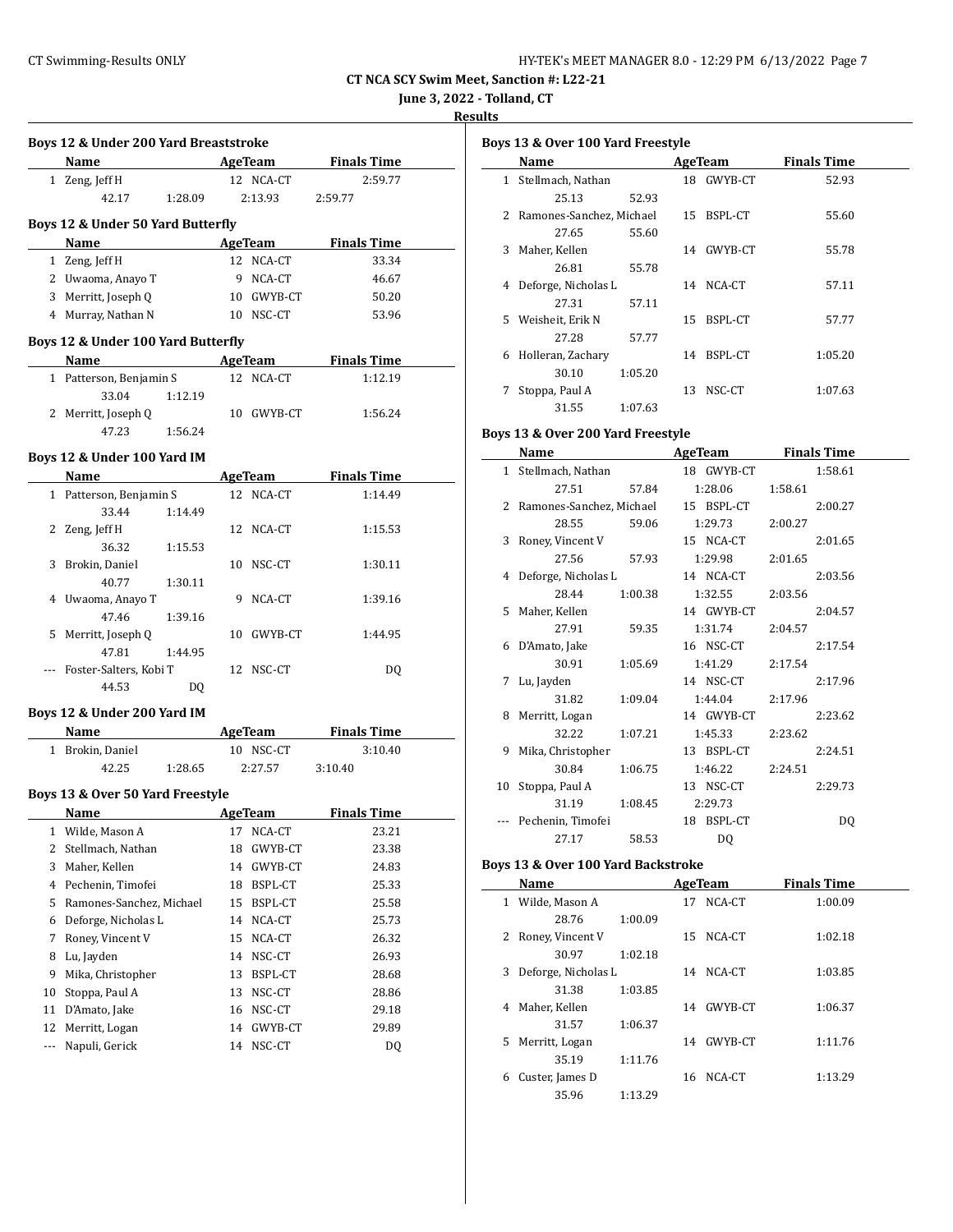**CT NCA SCY Swim Meet, Sanction #: L22-21 June 3, 2022 - Tolland, CT**

**Results**

 $\frac{1}{2}$ 

#### **(Boys 13 & Over 100 Yard Backstroke)**

|   | <b>Name</b>       |         |     | AgeTeam   | <b>Finals Time</b> |  |
|---|-------------------|---------|-----|-----------|--------------------|--|
|   | Mika, Christopher |         | 13. | BSPL-CT   | 1:16.78            |  |
|   | 37.80             | 1:16.78 |     |           |                    |  |
| 8 | Lu, Jayden        |         |     | 14 NSC-CT | 1:17.35            |  |
|   | 38.18             | 1:17.35 |     |           |                    |  |
| 9 | Stoppa, Paul A    |         | 13. | NSC-CT    | 1:26.13            |  |
|   | 40.94             | 1:26.13 |     |           |                    |  |

#### **Boys 13 & Over 200 Yard Backstroke**

|              | Name                     |         | AgeTeam    | <b>Finals Time</b> |  |
|--------------|--------------------------|---------|------------|--------------------|--|
| $\mathbf{1}$ | Deforge, Nicholas L      |         | 14 NCA-CT  | 2:16.11            |  |
|              | 32.75                    | 1:07.62 | 1:42.47    | 2:16.11            |  |
|              | 2 Merritt, Logan         |         | 14 GWYB-CT | 2:32.47            |  |
|              | 36.12                    | 1:14.66 | 1:53.94    | 2:32.47            |  |
| 3            | Weisheit, Erik N         |         | 15 BSPL-CT | 2:34.09            |  |
|              |                          | 1:12.65 | 1:55.13    | 2:34.09            |  |
| 4            | Napuli, Gerick           |         | 14 NSC-CT  | 2:36.35            |  |
|              | 37.32                    | 1:17.31 | 1:58.69    | 2:36.35            |  |
| 5.           | Holleran, Zachary        |         | 14 BSPL-CT | 2:42.95            |  |
|              | 35.44                    | 1:15.25 | 1:58.60    | 2:42.95            |  |
| 6            | Stoppa, Paul A           |         | 13 NSC-CT  | 3:05.67            |  |
|              | 42.53                    | 1:28.08 | 2:16.07    | 3:05.67            |  |
| 7            | Jegadeeswaran, Akshayhan |         | 13 BSPL-CT | 3:50.33            |  |
|              | 51.23                    | 1:50.38 | 3:50.33    |                    |  |

#### **Boys 13 & Over 100 Yard Breaststroke**

|    | Name                        |         | <b>AgeTeam</b> |            | <b>Finals Time</b> |
|----|-----------------------------|---------|----------------|------------|--------------------|
|    | 1 Allo, Michael             |         |                | 22 NSC-CT  | 1:01.83            |
|    | 29.49                       | 1:01.83 |                |            |                    |
|    | 2 Wilde, Mason A            |         | 17             | NCA-CT     | 1:02.59            |
|    | 29.66                       | 1:02.59 |                |            |                    |
| 3  | Stellmach, Nathan           |         | 18             | GWYB-CT    | 1:05.85            |
|    | 30.99                       | 1:05.85 |                |            |                    |
| 4  | Roney, Vincent V            |         | 15             | NCA-CT     | 1:14.61            |
|    | 36.14                       | 1:14.61 |                |            |                    |
| 5  | Napuli, Gerick              |         |                | 14 NSC-CT  | 1:15.87            |
|    | 36.26                       | 1:15.87 |                |            |                    |
|    | 6 Ramones-Sanchez, Michael  |         | 15             | BSPL-CT    | 1:17.63            |
|    | 37.18                       | 1:17.63 |                |            |                    |
| 7  | Holleran, Zachary           |         |                | 14 BSPL-CT | 1:18.62            |
|    | 36.65                       | 1:18.62 |                |            |                    |
| 8  | Custer, James D             |         | 16             | NCA-CT     | 1:19.96            |
|    | 37.26                       | 1:19.96 |                |            |                    |
| 9  | Weisheit, Erik N            |         | 15             | BSPL-CT    | 1:21.43            |
|    | 38.34                       | 1:21.43 |                |            |                    |
| 10 | Merritt, Logan              |         | 14             | GWYB-CT    | 1:29.93            |
|    | 43.20                       | 1:29.93 |                |            |                    |
|    | 11 Jegadeeswaran, Akshayhan |         | 13             | BSPL-CT    | 1:43.42            |
|    | 47.23                       | 1:43.42 |                |            |                    |

#### **Boys 13 & Over 200 Yard Breaststroke**

| <b>Name</b> |                  |         | AgeTeam   |         | <b>Finals Time</b> |
|-------------|------------------|---------|-----------|---------|--------------------|
|             | 1 Allo, Michael  |         | 22 NSC-CT |         | 2:17.13            |
|             | 31.09            | 1:05.67 | 1:41.09   | 2:17.13 |                    |
|             | 2 Wilde, Mason A |         | NCA-CT    |         | 2:22.23            |
|             | 30.95            | 1:07.24 | 1:43.68   | 2:22.23 |                    |

| 3 | Stellmach, Nathan |         | GWYB-CT<br>18 |         | 2:31.92 |
|---|-------------------|---------|---------------|---------|---------|
|   | 34.36             | 1:13.12 | 1:52.48       | 2:31.92 |         |
| 4 | Napuli, Gerick    |         | NSC-CT<br>14  |         | 2:43.36 |
|   | 36.41             | 1:17.69 | 2:00.86       | 2:43.36 |         |
| 5 | D'Amato, Jake     |         | NSC-CT<br>16  |         | 2:44.20 |
|   | 37.14             | 1:18.78 | 2:01.37       | 2:44.20 |         |
| 6 | Custer, James D   |         | NCA-CT<br>16  |         | 2:52.64 |
|   | 38.73             | 1:21.67 | 2:07.57       | 2:52.64 |         |
|   | Pechenin, Timofei |         | BSPL-CT<br>18 |         | 2:58.71 |
|   | 38.26             | 1:23.96 | 2:11.19       | 2:58.71 |         |

# **Boys 13 & Over 100 Yard Butterfly**

|    | Name                     |         |    | AgeTeam    | <b>Finals Time</b> |  |
|----|--------------------------|---------|----|------------|--------------------|--|
|    | 1 Wilde, Mason A         |         |    | 17 NCA-CT  | 57.59              |  |
|    | 26.48                    | 57.59   |    |            |                    |  |
| 2. | Ramones-Sanchez, Michael |         |    | 15 BSPL-CT | 1:04.02            |  |
|    | 30.25                    | 1:04.02 |    |            |                    |  |
| 3  | Weisheit, Erik N         |         |    | 15 BSPL-CT | 1:05.38            |  |
|    | 29.37                    | 1:05.38 |    |            |                    |  |
| 4  | Roney, Vincent V         |         |    | 15 NCA-CT  | 1:07.75            |  |
|    | 30.99                    | 1:07.75 |    |            |                    |  |
| 5. | Maher, Kellen            |         |    | 14 GWYB-CT | 1:07.78            |  |
|    | 30.25                    | 1:07.78 |    |            |                    |  |
| 6  | Custer, James D          |         |    | 16 NCA-CT  | 1:09.89            |  |
|    | 31.96                    | 1:09.89 |    |            |                    |  |
| 7  | Holleran, Zachary        |         |    | 14 BSPL-CT | 1:12.10            |  |
|    | 31.66                    | 1:12.10 |    |            |                    |  |
| 8  | Stoppa, Paul A           |         | 13 | NSC-CT     | 1:21.13            |  |
|    | 35.44                    | 1:21.13 |    |            |                    |  |
| 9  | Jegadeeswaran, Akshayhan |         | 13 | BSPL-CT    | 1:38.97            |  |
|    | 41.82                    | 1:38.97 |    |            |                    |  |

### **Boys 13 & Over 200 Yard Butterfly**

| Name                       |         | AgeTeam    |         | <b>Finals Time</b> |
|----------------------------|---------|------------|---------|--------------------|
| 1 Ramones-Sanchez, Michael |         | 15 BSPL-CT |         | 2:33.96            |
| 32.25                      | 1:10.89 | 1:51.59    | 2:33.96 |                    |
| 2 Pechenin, Timofei        |         | 18 BSPL-CT |         | 2:45.19            |
| 34.08                      | 1:16.42 | 2:01.22    | 2:45.19 |                    |

### **Boys 13 & Over 200 Yard IM**

|   | Name                |         | <b>AgeTeam</b> |         | <b>Finals Time</b> |
|---|---------------------|---------|----------------|---------|--------------------|
| 1 | Stellmach, Nathan   |         | 18 GWYB-CT     |         | 2:13.19            |
|   | 29.29               | 1:05.92 | 1:41.99        | 2:13.19 |                    |
| 2 | Roney, Vincent V    |         | 15 NCA-CT      |         | 2:15.06            |
|   | 29.17               | 1:02.72 | 1:43.75        | 2:15.06 |                    |
| 3 | Deforge, Nicholas L |         | 14 NCA-CT      |         | 2:23.06            |
|   | 32.34               | 1:07.18 | 1:50.80        | 2:23.06 |                    |
| 4 | Napuli, Gerick      |         | 14 NSC-CT      |         | 2:34.77            |
|   | 34.34               | 1:15.49 | 2:01.01        | 2:34.77 |                    |
|   | 5 Merritt, Logan    |         | 14 GWYB-CT     |         | 2:41.42            |
|   | 36.98               | 1:15.70 | 2:05.84        | 2:41.42 |                    |
|   | Maher, Kellen       |         | GWYB-CT<br>14  |         | D <sub>0</sub>     |
|   | 29.79               | 1:08.04 | 1:54.12        | DQ      |                    |